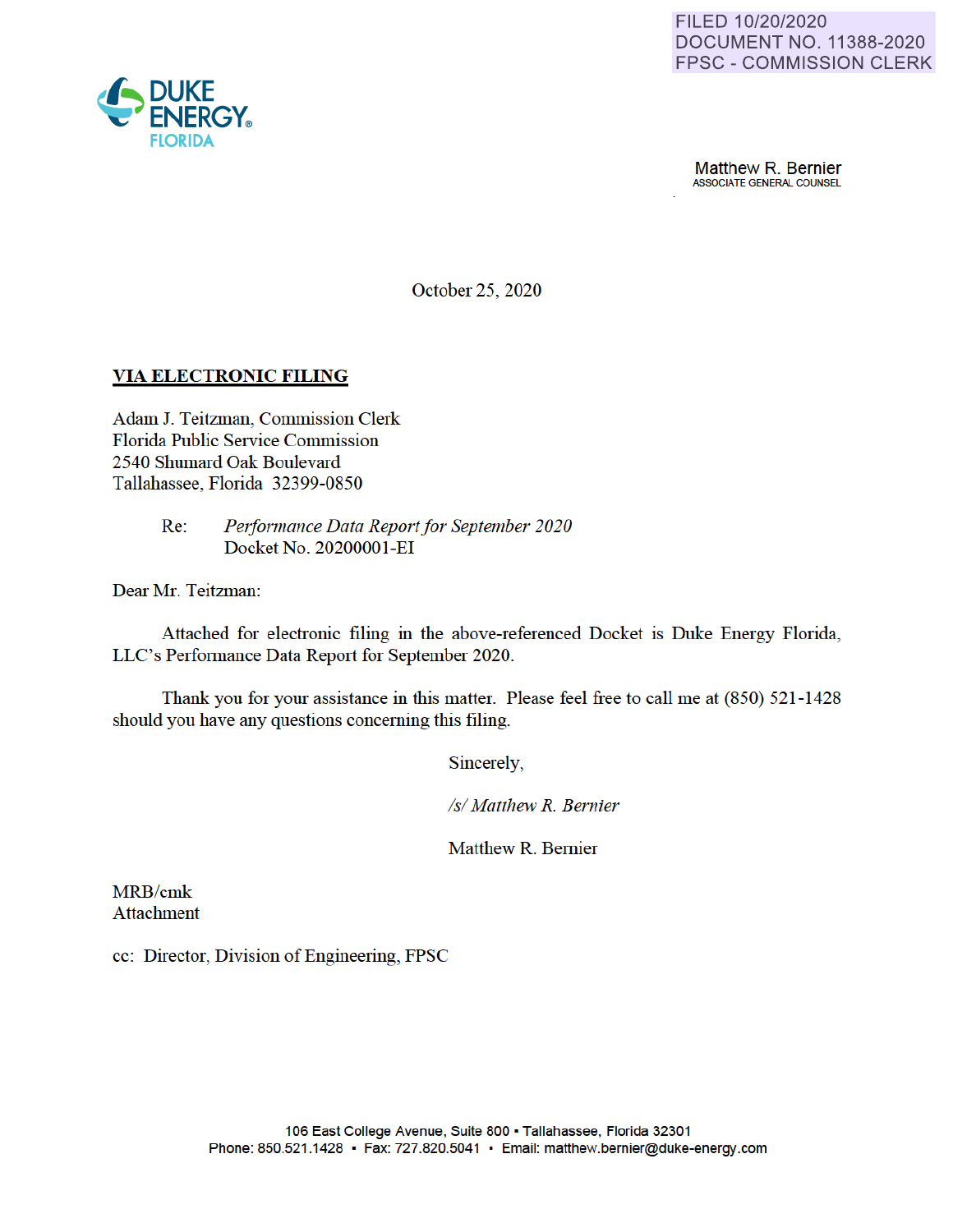#### CERTIFICATE OF SERVICE Docket No. 20200001-EI

I HEREBY CERTIFY that a true copy of the above-mentioned document has been furnished to the following individuals via e-mail on this  $20<sup>th</sup>$  day of October, 2020.

Suzanne Brownless Office of General Counsel FL Public Service Commission 2540 Shumard Oak Blvd. Tallahassee, FL 32399-0850 sbrownle@psc.state fl.us

J. Beasley / J. Wahlen / M. Means Ausley McMullen P.O. Box 391 Tallahassee, FL 32302 jbeasley@ausley.com jwahlen@ausley.com mmeans@ausley.com

Russell A. Badders Gulf Power Company One Energy Place Pensacola, FL 32520 russell.badders@nexteraenergy.com

Kenneth A. Hoffman Florida Power & Light Company 134 W. Jefferson Street Tallahassee, FL 32301-1713 ken hoffman@fpl.com

Jon C. Moyle, Jr. Moyle Law Firm, P.A. 118 North Gadsden Street Tallahassee, FL 32301 jmoyle@moylelaw.com mqualls@moylelaw.com

 */s/ Matthew R. Bernier* Attorney

J.R. Kelly / T. David Office of Public Counsel 111 W. Madison St., Room 812 Tallahassee, FL 32399-1400 kelly.jr@leg.state fl.us david.tad@leg.state.fl.us

Paula K. Brown Regulatory Affairs Tampa Electric Company P.O. Box 111 Tampa, FL 33601-0111 regdept@tecoenergy.com

Maria Moncada / David Lee Florida Power & Light Company 700 Universe Blvd. (LAW/JB) Juno Beach, FL 33408-0420 maria moncada@fpl.com david.lee@fpl.com

James Brew / Laura W. Baker Stone Law Firm 1025 Thomas Jefferson St., N.W. Suite 800 West Washington, DC 20007 jbrew@smxblaw.com lwb@smxblaw.com

Mike Cassel Florida Public Utilities Company 208 Wildlight Avenue Yulee, FL 32097 mcassel@fpuc.com

Beth Keating Gunster, Yoakley & Stewart, P.A. 215 South Monroe Street, Suite 601 Tallahassee, FL 32301 bkeating@gunster.com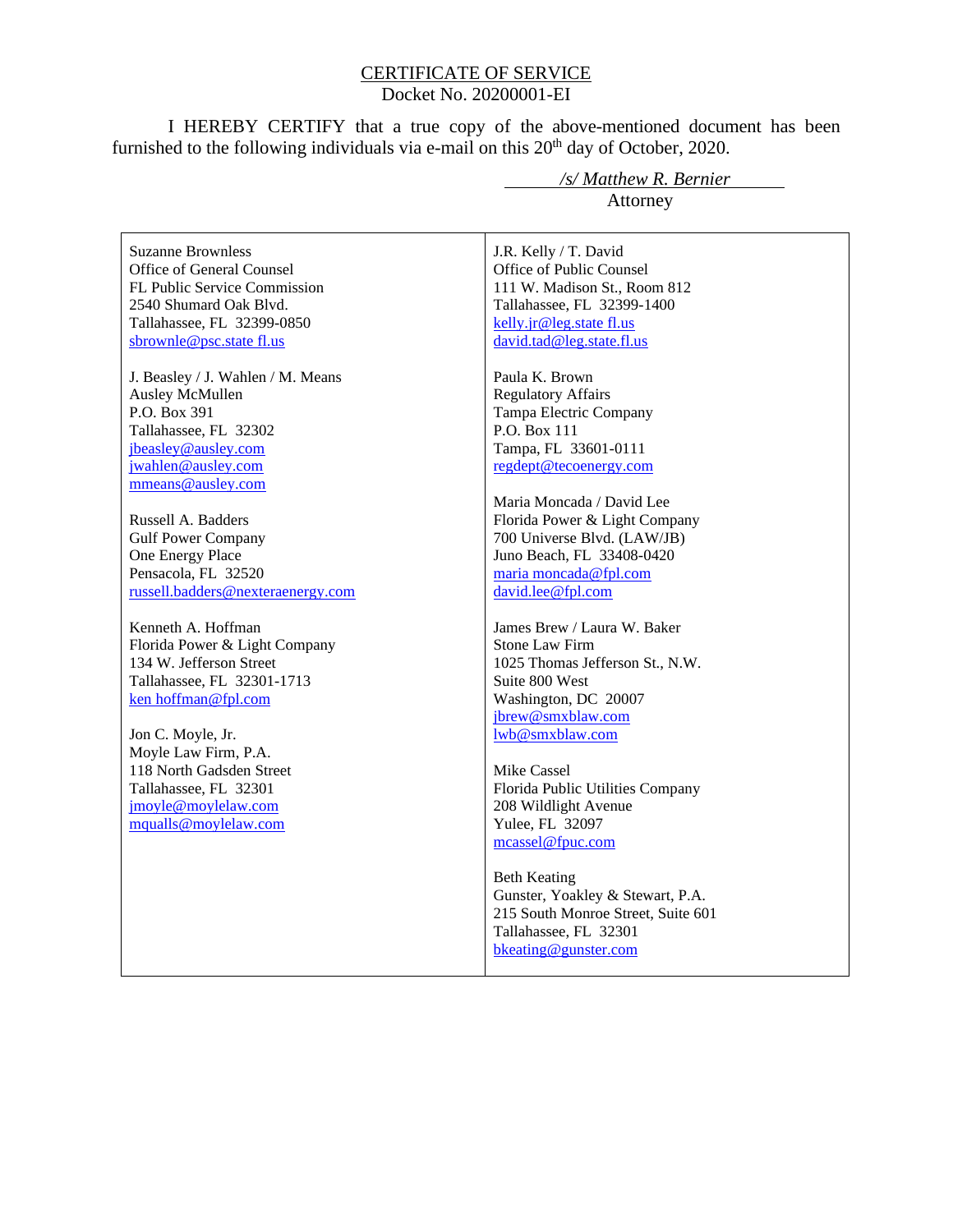| <b>Bartow CC</b>    | <b>Jan-20</b> | Feb-20    | Mar-20    | Apr-20  | May-20              | <b>Jun-20</b> | <b>Jul-20</b> | Aug-20    | Sep-20    | <b>Oct-20</b> | <b>Nov-20</b> | <b>Dec-20</b> | Jan - Sep<br>Period |
|---------------------|---------------|-----------|-----------|---------|---------------------|---------------|---------------|-----------|-----------|---------------|---------------|---------------|---------------------|
| 1. EAF              | 83.93         | 99.00     | 94.62     | 95.42   | 98.18               | 100.00        | 99.70         | 99.14     | 99.78     | 0.00          | 0.00          | 0.00          | 96.60               |
| 2. PH               | 744           | 696       | 743       | 720     | 744                 | 720           | 744           | 744       | 720       | $\mathbf 0$   | $\mathbf 0$   | $\mathbf 0$   | 6,575               |
| 3. SH               | 615.8         | 621.1     | 661.0     | 549.1   | 654.2               | 691.9         | 742.6         | 730.4     | 669.5     | 0.0           | 0.0           | 0.0           | 5,935.5             |
| 4. RSH              | 8.6           | 69.0      | 43.2      | 137.9   | 78.5                | 28.1          | 0.1           | 7.2       | 49.0      | 0.0           | 0.0           | 0.0           | 421.5               |
| 5. UH               | 119.6         | 5.9       | 38.9      | 33.0    | 11.4                | 0.0           | 1.3           | 6.4       | 1.6       | 0.0           | 0.0           | 0.0           | 218.0               |
| 6. POH              | 119.2         | 0.0       | 0.0       | $0.0\,$ | 0.0                 | 0.0           | 0.0           | 0.0       | $0.0\,$   | 0.0           | 0.0           | 0.0           | 119.2               |
| 7. FOH              | 0.4           | 5.7       | 34.5      | 1.7     | 0.0                 | 0.0           | 1.3           | 6.4       | 1.6       | 0.0           | 0.0           | 0.0           | 51.6                |
| 8. MOH              | 0.0           | 0.3       | 4.4       | 31.3    | 11.4                | 0.0           | 0.0           | 0.0       | 0.0       | 0.0           | 0.0           | 0.0           | 47.2                |
| 9. PPOH             | 0.0           | 0.0       | 0.0       | 0.0     | 0.0                 | 0.0           | 0.0           | 0.0       | 0.0       | 0.0           | 0.0           | 0.0           | 0.0                 |
| 10. LR PP (MW)      | 0.0           | 0.0       | 0.0       | 0.0     | 0.0                 | $0.0\,$       | 0.0           | 0.0       | 0.0       | 0.0           | 0.0           | 0.0           | $0.0\,$             |
| 11. PFOH            | 0.0           | 11.2      | 11.4      | 0.0     | 0.1                 | 0.0           | 19.9          | 0.0       | 0.0       | 0.0           | 0.0           | 0.0           | 42.6                |
| 12. LR PF (MW)      | 0.0           | 108.2     | 108.2     | 0.0     | 105.5               | 0.0           | 55.3          | 0.0       | 0.0       | 0.0           | 0.0           | 0.0           | 83.4                |
| 13. PMOH            | 0.0           | 0.0       | 0.0       | $0.0\,$ | 21.7                | 0.0           | 0.0           | 0.0       | $0.0\,$   | 0.0           | 0.0           | 0.0           | 21.7                |
| 14. LR PM (MW)      | 0.0           | 0.0       | 0.0       | 0.0     | 114.2               | 0.0           | 0.0           | 0.0       | 0.0       | 0.0           | 0.0           | 0.0           | 114.2               |
| 15. NSC (MW)        | 1144          | 1144      | 1144      | 1144    | 1144                | 1144          | 1144          | 1144      | 1144      | $\mathbf 0$   | $\mathbf 0$   | 0             | 1144                |
| 16. OPER MBTU       | 4,050,994     | 4,286,777 | 4,724,966 |         | 3,333,386 4,344,128 | 4,836,805     | 5,246,371     | 5,034,287 | 4,527,059 | $\mathbf 0$   | $\mathbf 0$   | 0             | 40,384,774          |
| 17. NET GEN (MWH)   | 555,214       | 552,497   | 602,801   | 443,687 | 577,023             | 653,418       | 715,825       | 685,700   | 612,742   | $\mathbf 0$   | $\mathbf 0$   | $\mathbf 0$   | 5,398,907           |
| 18. ANOHR (BTU/KWH) | 7,296.3       | 7,758.9   | 7,838.4   | 7,512.9 | 7,528.5             | 7,402.3       | 7,329.1       | 7,341.8   | 7,388.2   | 0.0           | 0.0           | 0.0           | 7,480.2             |
| 19. NOF (%)         | 78.81         | 77.75     | 79.72     | 70.64   | 77.11               | 82.55         | 84.26         | 82.06     | 80.01     | 0.00          | 0.00          | 0.00          | 79.51               |
| 20. NPC (MW)        | 1144          | 1144      | 1144      | 1144    | 1144                | 1144          | 1144          | 1144      | 1144      | 0             | 0             | 0             | 1144                |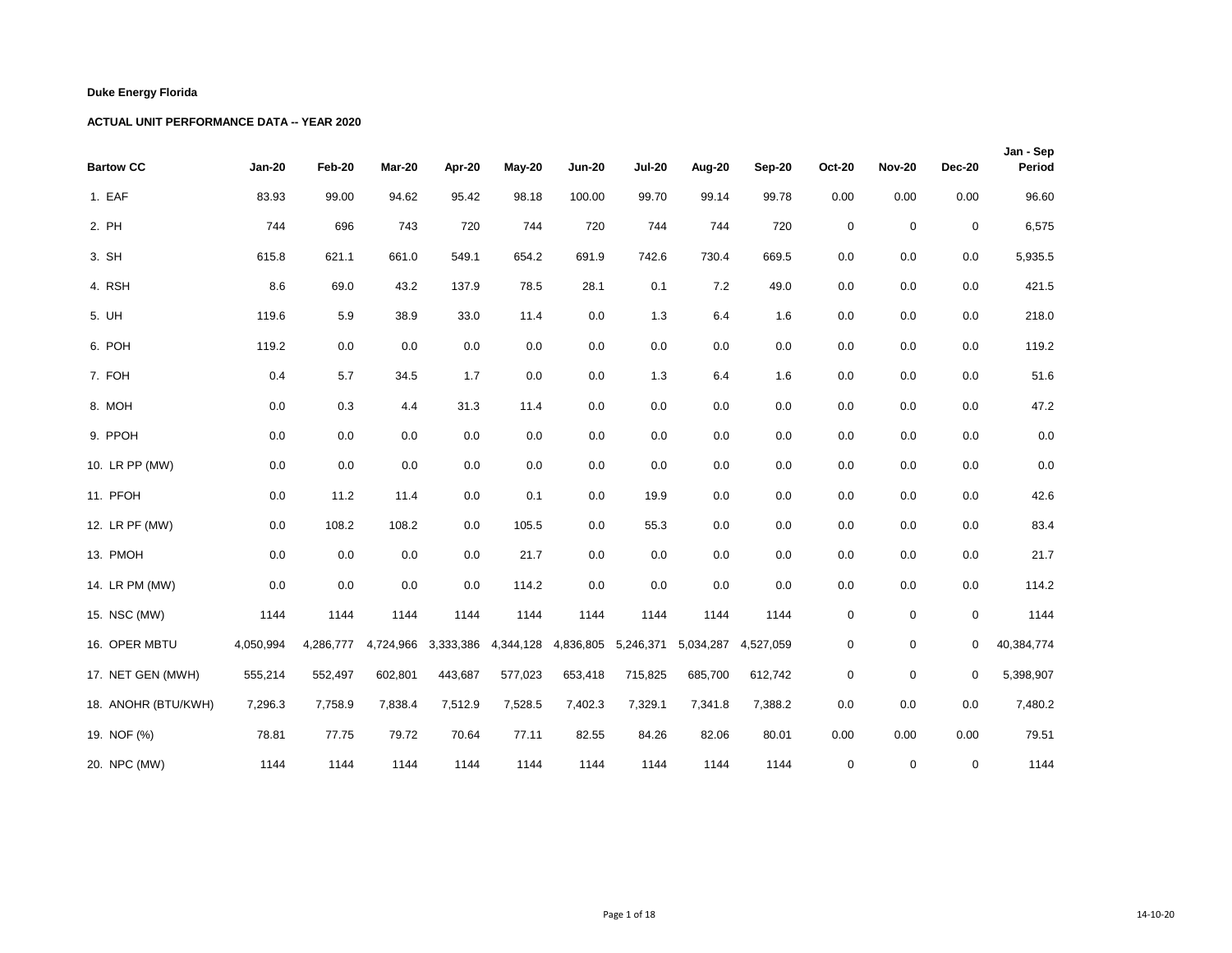| <b>OSPREY CC</b>    | <b>Jan-20</b> | Feb-20  | Mar-20      | Apr-20  | $May-20$  | <b>Jun-20</b> | <b>Jul-20</b> | Aug-20    | Sep-20    | <b>Oct-20</b> | <b>Nov-20</b> | <b>Dec-20</b> | Jan - Sep<br>Period |
|---------------------|---------------|---------|-------------|---------|-----------|---------------|---------------|-----------|-----------|---------------|---------------|---------------|---------------------|
| 1. EAF              | 99.53         | 96.55   | 0.00        | 54.31   | 100.00    | 100.00        | 100.00        | 99.45     | 98.44     | 0.00          | 0.00          | 0.00          | 83.04               |
| 2. PH               | 744           | 696     | 743         | 720     | 744       | 720           | 744           | 744       | 720       | $\mathsf 0$   | $\mathbf 0$   | $\pmb{0}$     | 6,575               |
| 3. SH               | 194.4         | 47.3    | 0.0         | 286.4   | 650.7     | 644.9         | 672.7         | 662.1     | 637.5     | 0.0           | 0.0           | 0.0           | 3,796.0             |
| 4. RSH              | 546.7         | 624.7   | 0.0         | 104.6   | 93.3      | 75.1          | 71.3          | 81.9      | 82.0      | 0.0           | 0.0           | 0.0           | 1,679.7             |
| 5. UH               | 2.8           | 24.0    | 743.0       | 329.0   | 0.0       | 0.0           | 0.0           | 0.0       | 0.5       | 0.0           | 0.0           | 0.0           | 1,099.3             |
| 6. POH              | 0.0           | 24.0    | 743.0       | 24.0    | 0.0       | 0.0           | 0.0           | 0.0       | 0.0       | 0.0           | 0.0           | 0.0           | 791.0               |
| 7. FOH              | 0.6           | 0.0     | 0.0         | 305.0   | 0.0       | 0.0           | 0.0           | 0.0       | 0.5       | 0.0           | 0.0           | 0.0           | 306.1               |
| 8. MOH              | 2.3           | 0.0     | 0.0         | 0.0     | 0.0       | 0.0           | 0.0           | 0.0       | 0.0       | 0.0           | 0.0           | 0.0           | $2.3\,$             |
| 9. PPOH             | 0.0           | 0.0     | 0.0         | 0.0     | 0.0       | 0.0           | 0.0           | 0.0       | 0.0       | 0.0           | 0.0           | 0.0           | $0.0\,$             |
| 10. LR PP (MW)      | 0.0           | 0.0     | 0.0         | 0.0     | 0.0       | 0.0           | 0.0           | 0.0       | 0.0       | 0.0           | 0.0           | 0.0           | $0.0\,$             |
| 11. PFOH            | 3.5           | 0.0     | 0.0         | 0.0     | 0.0       | 0.0           | 0.0           | 130.6     | 339.4     | 0.0           | 0.0           | 0.0           | 473.6               |
| 12. LR PF (MW)      | 111.3         | 0.0     | 0.0         | 0.0     | 0.0       | 0.0           | 0.0           | 18.4      | 18.4      | 0.0           | 0.0           | 0.0           | 19.1                |
| 13. PMOH            | 0.0           | 0.0     | 0.0         | 0.0     | 0.0       | 0.0           | 0.0           | 0.0       | 0.0       | 0.0           | 0.0           | 0.0           | $0.0\,$             |
| 14. LR PM (MW)      | 0.0           | 0.0     | 0.0         | 0.0     | 0.0       | 0.0           | 0.0           | 0.0       | 0.0       | 0.0           | 0.0           | 0.0           | 0.0                 |
| 15. NSC (MW)        | 582           | 582     | 582         | 582     | 582       | 582           | 582           | 582       | 582       | $\mathsf 0$   | $\mathbf 0$   | 0             | 582                 |
| 16. OPER MBTU       | 541,636       | 110,673 | $\mathbf 0$ | 790,816 | 2,063,929 | 2,031,821     | 2,147,031     | 2,088,278 | 1,939,717 | 0             | 0             | 0             | 11,713,902          |
| 17. NET GEN (MWH)   | 71,968        | 14,619  | 0           | 93,205  | 282,305   | 276,486       | 292,433       | 284,360   | 267,137   | 0             | $\mathbf 0$   | 0             | 1,582,513           |
| 18. ANOHR (BTU/KWH) | 7,526.1       | 7,570.5 | 0.0         | 8,484.7 | 7,311.0   | 7,348.7       | 7,342.0       | 7,343.8   | 7,261.1   | 0.0           | 0.0           | 0.0           | 7,402.1             |
| 19. NOF (%)         | 63.60         | 53.12   | 0.00        | 55.91   | 74.55     | 73.67         | 74.69         | 73.79     | 72.00     | 0.00          | 0.00          | 0.00          | 71.63               |
| 20. NPC (MW)        | 582           | 582     | 582         | 582     | 582       | 582           | 582           | 582       | 582       | $\mathbf 0$   | $\mathbf 0$   | $\mathbf 0$   | 582                 |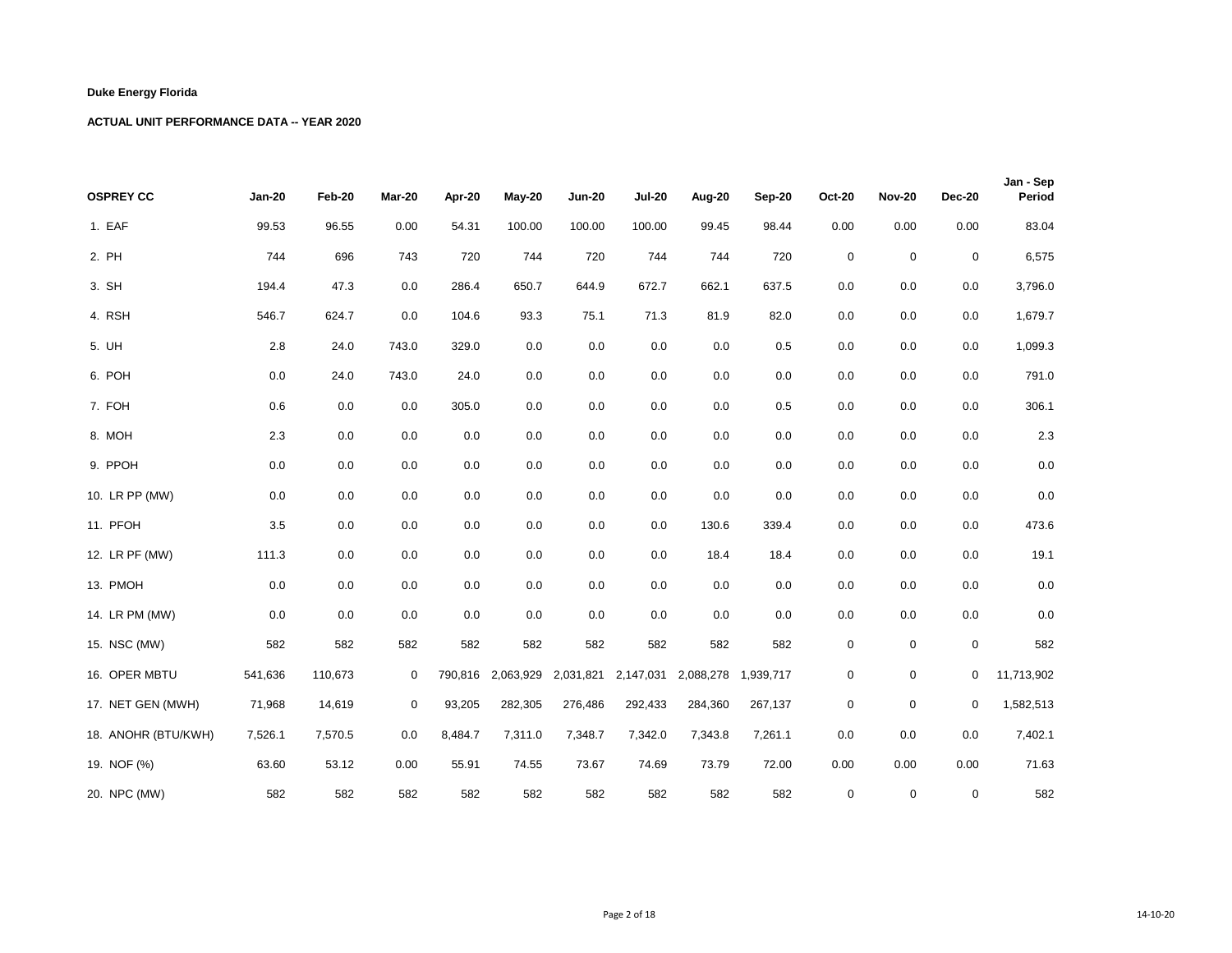| <b>HINES Power Block 1</b> | <b>Jan-20</b> | Feb-20    | Mar-20    | Apr-20    | May-20    | <b>Jun-20</b> | <b>Jul-20</b> | Aug-20                                  | Sep-20  | <b>Oct-20</b> | <b>Nov-20</b> | <b>Dec-20</b> | Jan - Sep<br>Period |
|----------------------------|---------------|-----------|-----------|-----------|-----------|---------------|---------------|-----------------------------------------|---------|---------------|---------------|---------------|---------------------|
| 1. EAF                     | 98.88         | 88.34     | 95.76     | 82.92     | 93.59     | 73.83         | 100.00        | 98.12                                   | 98.74   | 0.00          | 0.00          | 0.00          | 92.35               |
| 2. PH                      | 744           | 696       | 743       | 720       | 744       | 720           | 744           | 744                                     | 720     | $\mathbf 0$   | $\mathbf 0$   | $\pmb{0}$     | 6,575               |
| 3. SH                      | 259.0         | 575.2     | 654.6     | 573.3     | 632.1     | 531.6         | 744.0         | 710.2                                   | 688.9   | 0.0           | 0.0           | 0.0           | 5,368.9             |
| 4. RSH                     | 476.7         | 42.3      | 57.4      | 24.0      | 64.3      | $0.0\,$       | 0.0           | 19.8                                    | 23.6    | 0.0           | 0.0           | 0.0           | 708.0               |
| 5. UH                      | 8.3           | 78.5      | 31.0      | 122.7     | 47.7      | 188.4         | 0.0           | 14.0                                    | 7.5     | 0.0           | 0.0           | 0.0           | 498.1               |
| 6. POH                     | 0.0           | 0.0       | 0.0       | 0.0       | 0.0       | 0.0           | 0.0           | 0.0                                     | 0.0     | 0.0           | 0.0           | 0.0           | $0.0\,$             |
| 7. FOH                     | 8.3           | 61.4      | 31.0      | 1.7       | 11.4      | 188.4         | 0.0           | 1.7                                     | 0.0     | 0.0           | 0.0           | 0.0           | 303.9               |
| 8. MOH                     | 0.0           | 17.1      | 0.0       | 121.0     | 36.3      | 0.0           | 0.0           | 12.3                                    | 7.5     | 0.0           | 0.0           | 0.0           | 194.2               |
| 9. PPOH                    | 0.0           | 0.0       | 0.0       | 0.0       | 0.0       | $0.0\,$       | 0.0           | 0.0                                     | 11.3    | 0.0           | 0.0           | 0.0           | 11.3                |
| 10. LR PP (MW)             | 0.0           | 0.0       | 0.0       | 0.0       | 0.0       | 0.0           | 0.0           | 0.0                                     | 68.8    | 0.0           | 0.0           | 0.0           | 68.8                |
| 11. PFOH                   | 0.0           | 16.6      | 5.0       | 2.1       | 0.0       | 0.0           | 0.0           | 0.0                                     | 0.0     | 0.0           | 0.0           | 0.0           | 23.7                |
| 12. LR PF (MW)             | 0.0           | 77.0      | 49.5      | 82.0      | 0.0       | 0.0           | 0.0           | 0.0                                     | 0.0     | 0.0           | 0.0           | 0.0           | 71.6                |
| 13. PMOH                   | 0.0           | 0.0       | 0.0       | 0.0       | 0.0       | 0.0           | 0.0           | 0.0                                     | 0.0     | 0.0           | 0.0           | 0.0           | $0.0\,$             |
| 14. LR PM (MW)             | 0.0           | 0.0       | 0.0       | 0.0       | 0.0       | 0.0           | 0.0           | 0.0                                     | 0.0     | 0.0           | 0.0           | 0.0           | 0.0                 |
| 15. NSC (MW)               | 490           | 490       | 490       | 490       | 490       | 490           | 490           | 490                                     | 490     | $\mathbf 0$   | $\mathbf 0$   | 0             | 490                 |
| 16. OPER MBTU              | 780,815       | 1,648,431 | 1,880,686 | 1,642,991 | 1,823,994 |               |               | 1,556,416 2,249,479 2,047,183 1,993,767 |         | 0             | $\mathbf 0$   | 0             | 15,623,763          |
| 17. NET GEN (MWH)          | 102,818       | 215,761   | 250,559   | 219,501   | 240,760   | 205,204       | 300,649       | 275,796                                 | 262,778 | 0             | $\mathbf 0$   | $\mathbf 0$   | 2,073,826           |
| 18. ANOHR (BTU/KWH)        | 7,594.1       | 7,640.1   | 7,506.0   | 7,485.1   | 7,576.0   | 7,584.7       | 7,482.1       | 7,422.8                                 | 7,587.3 | 0.0           | 0.0           | 0.0           | 7,533.8             |
| 19. NOF (%)                | 81.02         | 76.55     | 78.12     | 78.13     | 77.74     | 78.78         | 82.47         | 79.25                                   | 77.84   | 0.00          | 0.00          | 0.00          | 78.83               |
| 20. NPC (MW)               | 490           | 490       | 490       | 490       | 490       | 490           | 490           | 490                                     | 490     | $\mathbf 0$   | 0             | 0             | 490                 |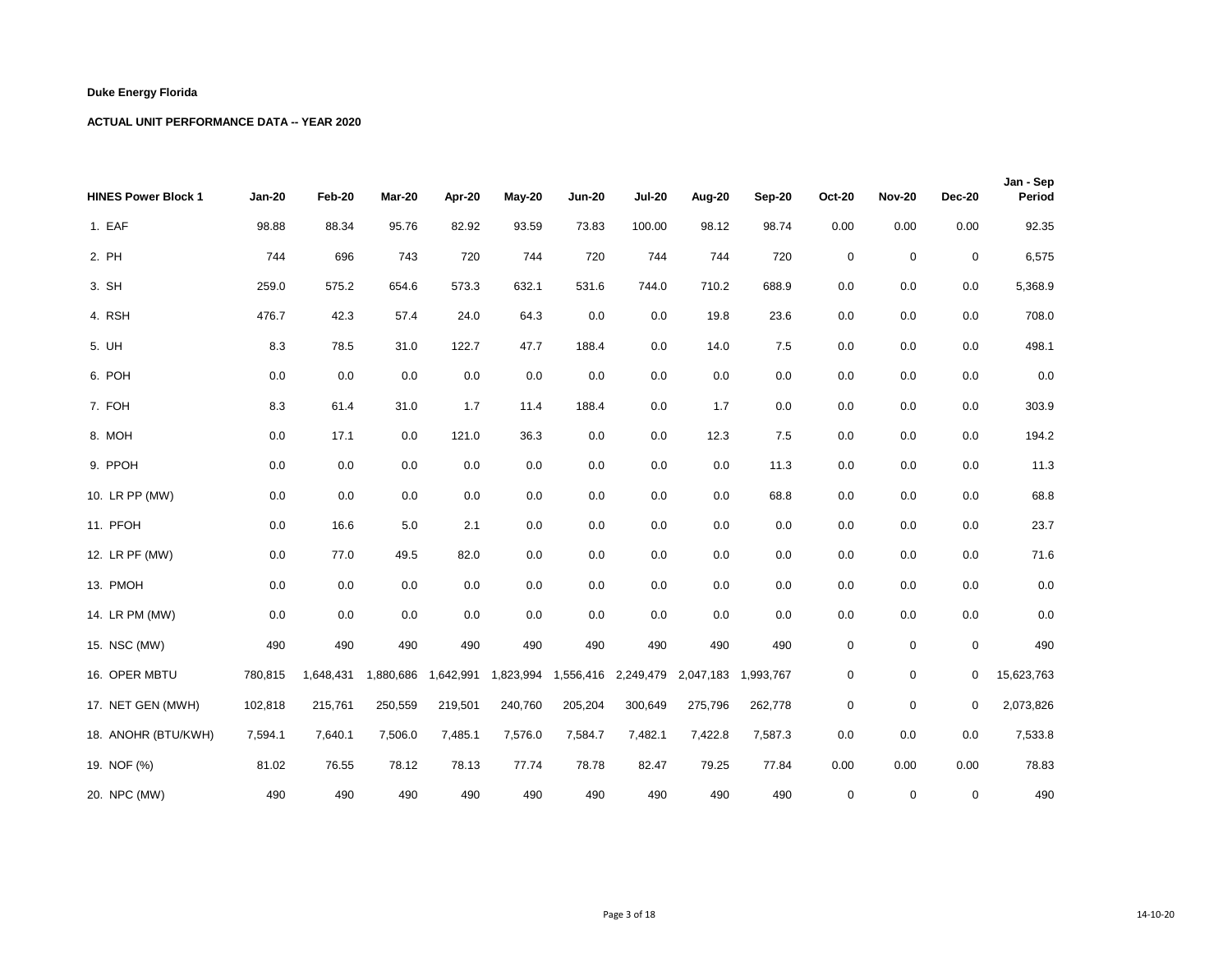| <b>HINES Power Block 2</b> | <b>Jan-20</b> | Feb-20    | Mar-20      | Apr-20  | <b>May-20</b> | <b>Jun-20</b> | <b>Jul-20</b>       | Aug-20  | Sep-20              | <b>Oct-20</b> | <b>Nov-20</b> | <b>Dec-20</b> | Jan - Sep<br>Period |
|----------------------------|---------------|-----------|-------------|---------|---------------|---------------|---------------------|---------|---------------------|---------------|---------------|---------------|---------------------|
| 1. EAF                     | 100.00        | 94.56     | 0.00        | 29.43   | 81.90         | 86.67         | 99.97               | 99.96   | 99.92               | 0.00          | 0.00          | 0.00          | 76.87               |
| 2. PH                      | 744           | 696       | 743         | 720     | 744           | 720           | 744                 | 744     | 720                 | $\mathsf 0$   | $\mathbf 0$   | $\pmb{0}$     | 6,575               |
| 3. SH                      | 703.6         | 559.2     | 0.0         | 246.4   | 578.7         | 623.3         | 744.0               | 744.0   | 671.6               | 0.0           | 0.0           | 0.0           | 4,870.8             |
| 4. RSH                     | 40.5          | 99.0      | 0.0         | 12.9    | 40.2          | 17.2          | 0.0                 | 0.0     | 48.4                | 0.0           | 0.0           | 0.0           | 258.1               |
| 5. UH                      | 0.0           | 37.9      | 743.0       | 460.6   | 125.1         | 79.5          | 0.0                 | 0.0     | 0.0                 | 0.0           | 0.0           | 0.0           | 1,446.1             |
| 6. POH                     | 0.0           | 24.2      | 743.0       | 442.3   | 0.0           | 0.0           | 0.0                 | 0.0     | 0.0                 | 0.0           | 0.0           | 0.0           | 1,209.5             |
| 7. FOH                     | 0.0           | 6.9       | 0.0         | 18.3    | 26.1          | 26.3          | 0.0                 | 0.0     | 0.0                 | 0.0           | 0.0           | 0.0           | 77.6                |
| 8. MOH                     | 0.0           | 6.8       | 0.0         | 0.0     | 99.0          | 53.2          | 0.0                 | 0.0     | 0.0                 | 0.0           | 0.0           | 0.0           | 159.1               |
| 9. PPOH                    | 0.0           | 0.0       | 0.0         | 0.0     | 0.0           | 0.0           | 2.0                 | 0.0     | 5.0                 | 0.0           | 0.0           | 0.0           | $7.0$               |
| 10. LR PP (MW)             | 0.0           | 0.0       | 0.0         | 0.0     | 0.0           | 0.0           | 63.2                | 0.0     | 59.5                | 0.0           | 0.0           | 0.0           | 60.6                |
| 11. PFOH                   | 0.0           | 0.0       | 0.0         | 165.1   | 41.7          | 91.1          | 0.0                 | 1.2     | 0.0                 | 0.0           | 0.0           | 0.0           | 299.0               |
| 12. LR PF (MW)             | 0.0           | 0.0       | 0.0         | 150.2   | 120.1         | 94.7          | 0.0                 | 137.1   | 0.0                 | 0.0           | 0.0           | 0.0           | 129.0               |
| 13. PMOH                   | 0.0           | 0.0       | 0.0         | 1.4     | 0.0           | 0.0           | 0.0                 | 0.0     | 0.0                 | 0.0           | 0.0           | 0.0           | 1.4                 |
| 14. LR PM (MW)             | 0.0           | 0.0       | 0.0         | 65.1    | 0.0           | 0.0           | 0.0                 | 0.0     | 0.0                 | 0.0           | 0.0           | 0.0           | 65.1                |
| 15. NSC (MW)               | 524           | 524       | 524         | 524     | 524           | 524           | 524                 | 524     | 524                 | $\pmb{0}$     | $\mathbf 0$   | 0             | 524                 |
| 16. OPER MBTU              | 2,149,462     | 1,871,576 | $\mathbf 0$ | 682,347 | 1,638,690     |               | 1,955,733 2,438,251 |         | 2,356,982 2,088,637 | $\mathsf 0$   | 0             | $\mathbf{0}$  | 15,181,679          |
| 17. NET GEN (MWH)          | 290,864       | 252,437   | 0           | 89,489  | 214,825       | 257,381       | 324,395             | 317,245 | 279,715             | $\pmb{0}$     | $\mathbf 0$   | $\mathbf 0$   | 2,026,351           |
| 18. ANOHR (BTU/KWH)        | 7,389.9       | 7,414.0   | 0.0         | 7,624.9 | 7,628.0       | 7,598.6       | 7,516.3             | 7,429.5 | 7,467.0             | 0.0           | 0.0           | 0.0           | 7,492.1             |
| 19. NOF (%)                | 78.90         | 86.15     | 0.00        | 69.30   | 70.84         | 78.80         | 83.21               | 81.37   | 79.48               | 0.00          | 0.00          | 0.00          | 79.39               |
| 20. NPC (MW)               | 524           | 524       | 524         | 524     | 524           | 524           | 524                 | 524     | 524                 | $\mathbf 0$   | $\mathbf 0$   | $\mathbf 0$   | 524                 |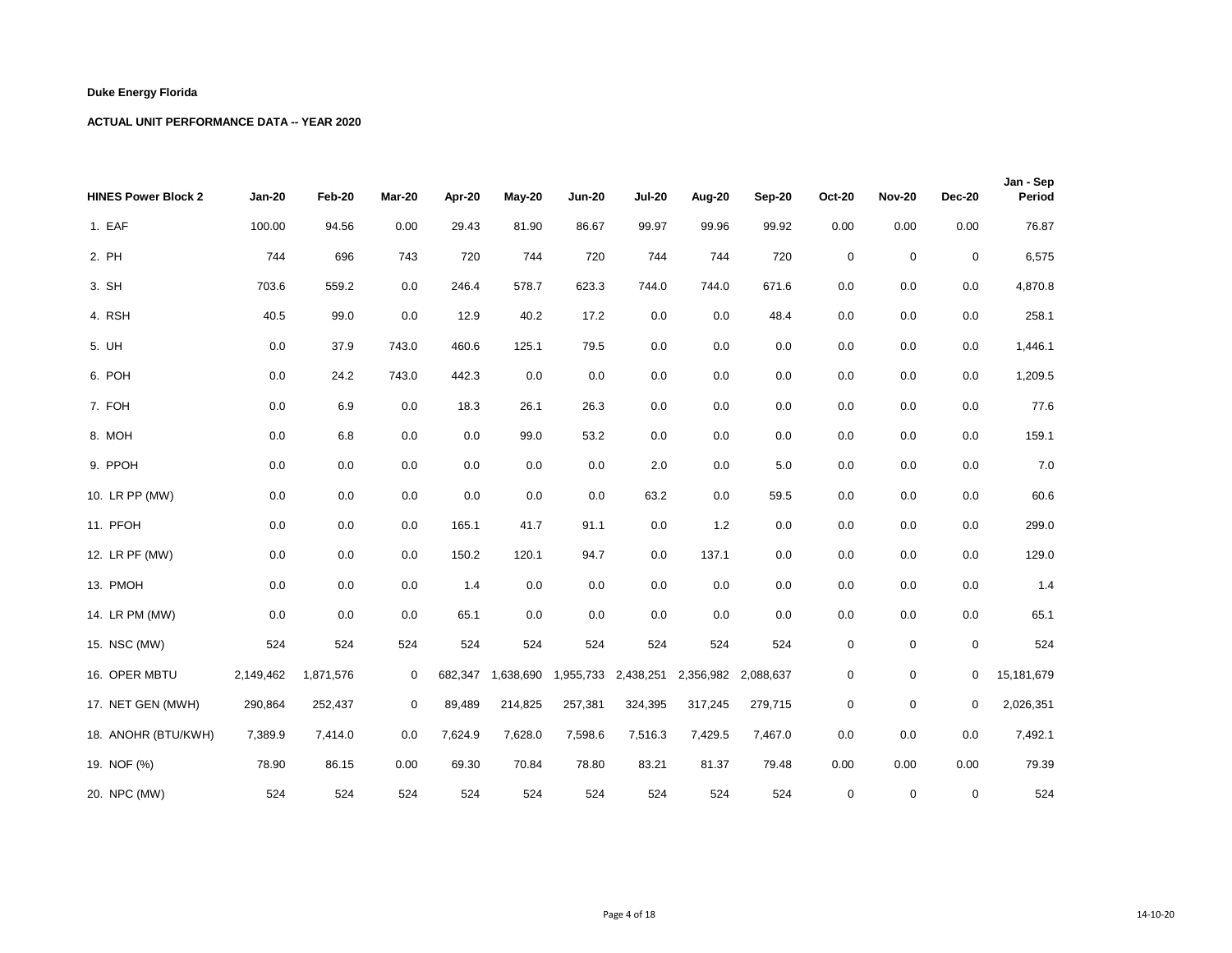| <b>HINES Power Block 3</b> | <b>Jan-20</b> | Feb-20    | Mar-20    | Apr-20  | May-20  | <b>Jun-20</b> | <b>Jul-20</b>                                               | Aug-20  | Sep-20  | <b>Oct-20</b>    | <b>Nov-20</b> | <b>Dec-20</b> | Jan - Sep<br>Period |
|----------------------------|---------------|-----------|-----------|---------|---------|---------------|-------------------------------------------------------------|---------|---------|------------------|---------------|---------------|---------------------|
| 1. EAF                     | 100.00        | 99.52     | 100.00    | 99.65   | 77.43   | 99.65         | 94.83                                                       | 92.04   | 100.00  | 0.00             | 0.00          | 0.00          | 95.83               |
| 2. PH                      | 744           | 696       | 743       | 720     | 744     | 720           | 744                                                         | 744     | 720     | $\mathbf 0$      | $\mathbf 0$   | $\pmb{0}$     | 6,575               |
| 3. SH                      | 460.1         | 460.2     | 726.7     | 656.0   | 521.0   | 714.9         | 678.2                                                       | 657.6   | 633.6   | 0.0              | 0.0           | 0.0           | 5,508.1             |
| 4. RSH                     | 284.0         | 233.0     | 16.3      | 61.5    | 55.1    | 3.1           | 28.8                                                        | 27.2    | 86.4    | 0.0              | 0.0           | 0.0           | 795.3               |
| 5. UH                      | 0.0           | $2.8\,$   | 0.0       | 2.5     | 167.9   | 2.0           | 37.1                                                        | 59.2    | 0.0     | 0.0              | 0.0           | 0.0           | 271.5               |
| 6. POH                     | 0.0           | 0.0       | 0.0       | 0.0     | $0.0\,$ | 0.0           | 0.0                                                         | 0.0     | 0.0     | 0.0              | 0.0           | 0.0           | $0.0\,$             |
| 7. FOH                     | 0.0           | 2.8       | 0.0       | 0.0     | 54.8    | 2.0           | 25.5                                                        | 55.2    | 0.0     | 0.0              | 0.0           | 0.0           | 140.3               |
| 8. MOH                     | 0.0           | 0.0       | 0.0       | 2.5     | 113.1   | 0.0           | 11.6                                                        | 4.0     | 0.0     | 0.0              | 0.0           | 0.0           | 131.2               |
| 9. PPOH                    | 0.0           | 0.0       | 0.0       | 0.0     | 0.0     | 1.3           | 1.0                                                         | 0.0     | 0.0     | 0.0              | 0.0           | 0.0           | 2.3                 |
| 10. LR PP (MW)             | 0.0           | 0.0       | 0.0       | 0.0     | 0.0     | 51.4          | 56.2                                                        | 0.0     | 0.0     | 0.0              | 0.0           | 0.0           | 53.5                |
| 11. PFOH                   | 0.0           | 4.0       | 0.0       | 0.0     | 0.0     | 2.0           | 7.4                                                         | 0.0     | 0.0     | 0.0              | 0.0           | 0.0           | 13.5                |
| 12. LR PF (MW)             | 0.0           | 61.6      | 0.0       | 0.0     | 0.0     | 88.1          | 88.7                                                        | 0.0     | 0.0     | 0.0              | 0.0           | 0.0           | 80.6                |
| 13. PMOH                   | 0.0           | 0.0       | 0.0       | 0.0     | 0.0     | 0.0           | 0.0                                                         | 0.0     | 0.0     | 0.0              | 0.0           | 0.0           | $0.0\,$             |
| 14. LR PM (MW)             | 0.0           | 0.0       | 0.0       | 0.0     | 0.0     | 0.0           | 0.0                                                         | 0.0     | 0.0     | 0.0              | 0.0           | 0.0           | 0.0                 |
| 15. NSC (MW)               | 515           | 515       | 515       | 515     | 515     | 515           | 515                                                         | 515     | 515     | $\boldsymbol{0}$ | $\mathbf 0$   | 0             | 515                 |
| 16. OPER MBTU              | 1,364,781     | 1,411,103 | 2,170,967 |         |         |               | 1,926,864 1,459,758 2,191,328 2,044,783 1,974,022 1,869,332 |         |         | $\mathbf 0$      | $\mathbf 0$   | 0             | 16,412,938          |
| 17. NET GEN (MWH)          | 181,972       | 196,056   | 299,188   | 266,592 | 197,411 | 307,369       | 281,736                                                     | 265,713 | 258,487 | 0                | $\mathbf 0$   | $\mathbf 0$   | 2,254,524           |
| 18. ANOHR (BTU/KWH)        | 7,499.9       | 7,197.5   | 7,256.2   | 7,227.8 | 7,394.5 | 7,129.3       | 7,257.8                                                     | 7,429.2 | 7,231.8 | 0.0              | 0.0           | 0.0           | 7,280.0             |
| 19. NOF (%)                | 76.81         | 82.72     | 79.95     | 78.92   | 73.57   | 83.48         | 80.67                                                       | 78.47   | 79.21   | 0.00             | 0.00          | 0.00          | 79.48               |
| 20. NPC (MW)               | 515           | 515       | 515       | 515     | 515     | 515           | 515                                                         | 515     | 515     | $\pmb{0}$        | 0             | 0             | 515                 |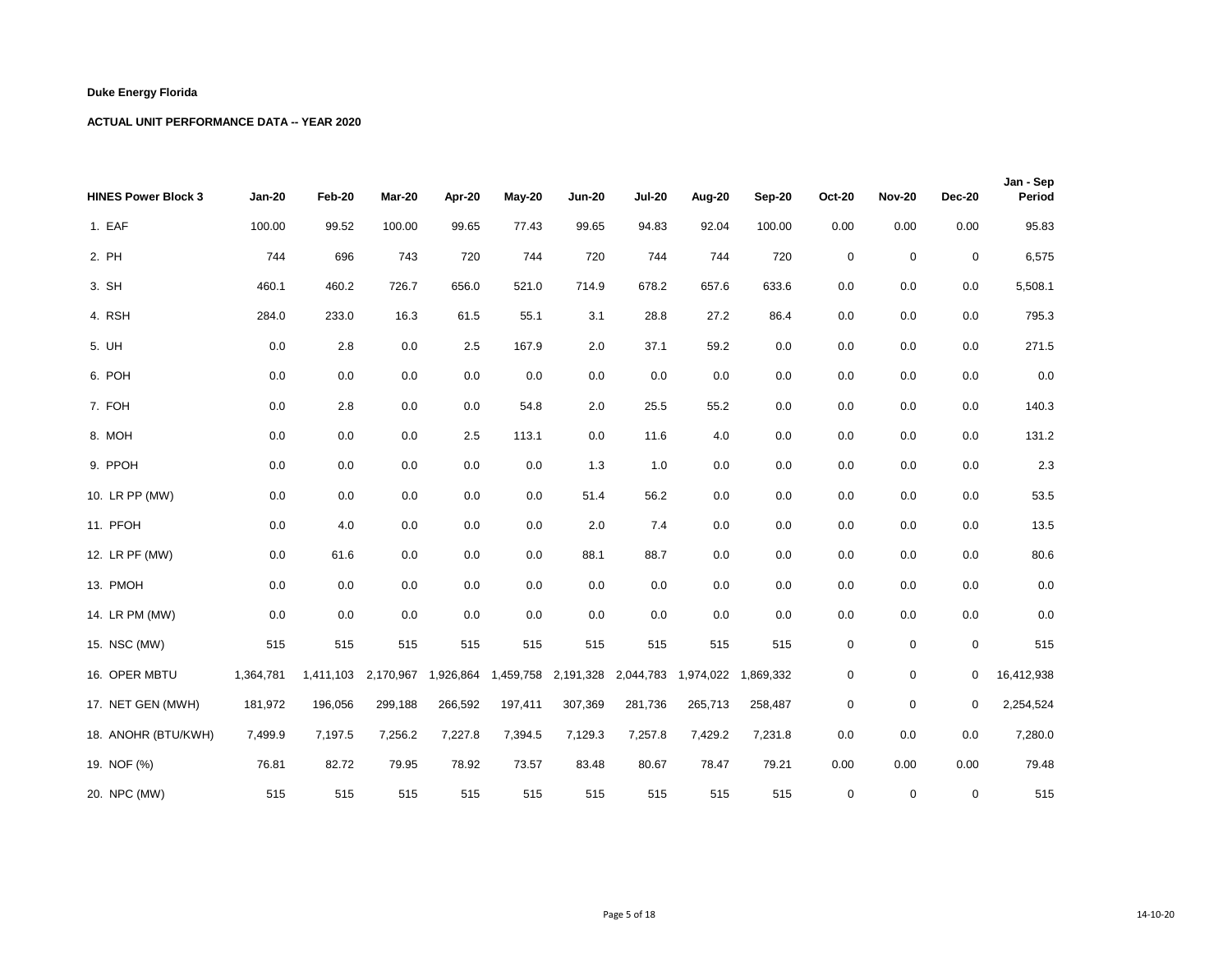| <b>HINES Power Block 4</b> | <b>Jan-20</b> | Feb-20    | Mar-20    | Apr-20  | <b>May-20</b> | <b>Jun-20</b>                 | <b>Jul-20</b> | Aug-20  | Sep-20              | <b>Oct-20</b> | <b>Nov-20</b> | <b>Dec-20</b> | Jan - Sep<br>Period |
|----------------------------|---------------|-----------|-----------|---------|---------------|-------------------------------|---------------|---------|---------------------|---------------|---------------|---------------|---------------------|
| 1. EAF                     | 99.14         | 100.00    | 94.34     | 94.07   | 99.85         | 100.00                        | 83.67         | 90.96   | 99.44               | 0.00          | 0.00          | 0.00          | 95.66               |
| 2. PH                      | 744           | 696       | 743       | 720     | 744           | 720                           | 744           | 744     | 720                 | 0             | $\mathbf 0$   | 0             | 6,575               |
| 3. SH                      | 720.9         | 648.9     | 663.2     | 556.2   | 697.4         | 720.0                         | 618.7         | 654.7   | 696.7               | 0.0           | 0.0           | 0.0           | 5,976.6             |
| 4. RSH                     | 17.6          | 47.1      | 38.2      | 121.2   | 46.6          | 0.0                           | 3.8           | 22.0    | 23.3                | 0.0           | 0.0           | 0.0           | 319.8               |
| 5. UH                      | 5.6           | 0.0       | 41.7      | 42.6    | 0.0           | 0.0                           | 121.5         | 67.3    | $0.0\,$             | 0.0           | 0.0           | 0.0           | 278.6               |
| 6. POH                     | 0.0           | 0.0       | 0.0       | 0.0     | 0.0           | 0.0                           | 0.0           | 0.0     | 0.0                 | 0.0           | 0.0           | 0.0           | $0.0\,$             |
| 7. FOH                     | 5.6           | 0.0       | 41.7      | 42.6    | 0.0           | 0.0                           | 121.5         | 67.3    | 0.0                 | 0.0           | 0.0           | 0.0           | 278.6               |
| 8. MOH                     | 0.0           | 0.0       | 0.0       | 0.0     | 0.0           | 0.0                           | 0.0           | 0.0     | 0.0                 | 0.0           | 0.0           | 0.0           | $0.0\,$             |
| 9. PPOH                    | 0.0           | 0.0       | 0.0       | 0.0     | 9.0           | 0.0                           | 0.0           | 0.0     | 0.0                 | 0.0           | 0.0           | 0.0           | 9.0                 |
| 10. LR PP (MW)             | 0.0           | 0.0       | 0.0       | 0.0     | 63.1          | 0.0                           | 0.0           | 0.0     | 0.0                 | 0.0           | 0.0           | 0.0           | 63.1                |
| 11. PFOH                   | 5.6           | 0.0       | 3.0       | 0.6     | 0.0           | 0.0                           | 0.0           | 0.0     | 14.1                | 0.0           | 0.0           | 0.0           | 23.2                |
| 12. LR PF (MW)             | 78.1          | 0.0       | 62.4      | 89.0    | 0.0           | 0.0                           | 0.0           | 0.0     | 62.0                | 0.0           | 0.0           | 0.0           | 66.6                |
| 13. PMOH                   | 0.0           | 0.0       | 0.0       | 0.0     | 0.0           | 0.0                           | 0.0           | 0.0     | 14.0                | 0.0           | 0.0           | 0.0           | 14.0                |
| 14. LR PM (MW)             | 0.0           | 0.0       | 0.0       | 0.0     | 0.0           | 0.0                           | 0.0           | 0.0     | 87.0                | 0.0           | 0.0           | 0.0           | 87.0                |
| 15. NSC (MW)               | 516           | 516       | 516       | 516     | 516           | 516                           | 516           | 516     | 516                 | $\mathbf 0$   | $\mathbf 0$   | 0             | 516                 |
| 16. OPER MBTU              | 2,200,579     | 1,936,502 | 1,918,280 |         |               | 1,634,032 2,088,963 2,248,109 | 1,886,386     |         | 1,930,518 2,072,197 | 0             | $\mathbf 0$   | 0             | 17,915,566          |
| 17. NET GEN (MWH)          | 317,533       | 278,017   | 267,248   | 228,911 | 295,448       | 317,783                       | 264,962       | 272,211 | 289,926             | 0             | $\mathbf 0$   | $\mathbf 0$   | 2,532,039           |
| 18. ANOHR (BTU/KWH)        | 6,930.2       | 6,965.4   | 7,177.9   | 7,138.3 | 7,070.5       | 7,074.4                       | 7,119.5       | 7,092.0 | 7,147.3             | 0.0           | 0.0           | 0.0           | 7,075.5             |
| 19. NOF (%)                | 85.37         | 83.03     | 78.10     | 79.76   | 82.10         | 85.54                         | 82.99         | 80.58   | 80.65               | 0.00          | 0.00          | 0.00          | 82.10               |
| 20. NPC (MW)               | 516           | 516       | 516       | 516     | 516           | 516                           | 516           | 516     | 516                 | $\mathbf 0$   | 0             | 0             | 516                 |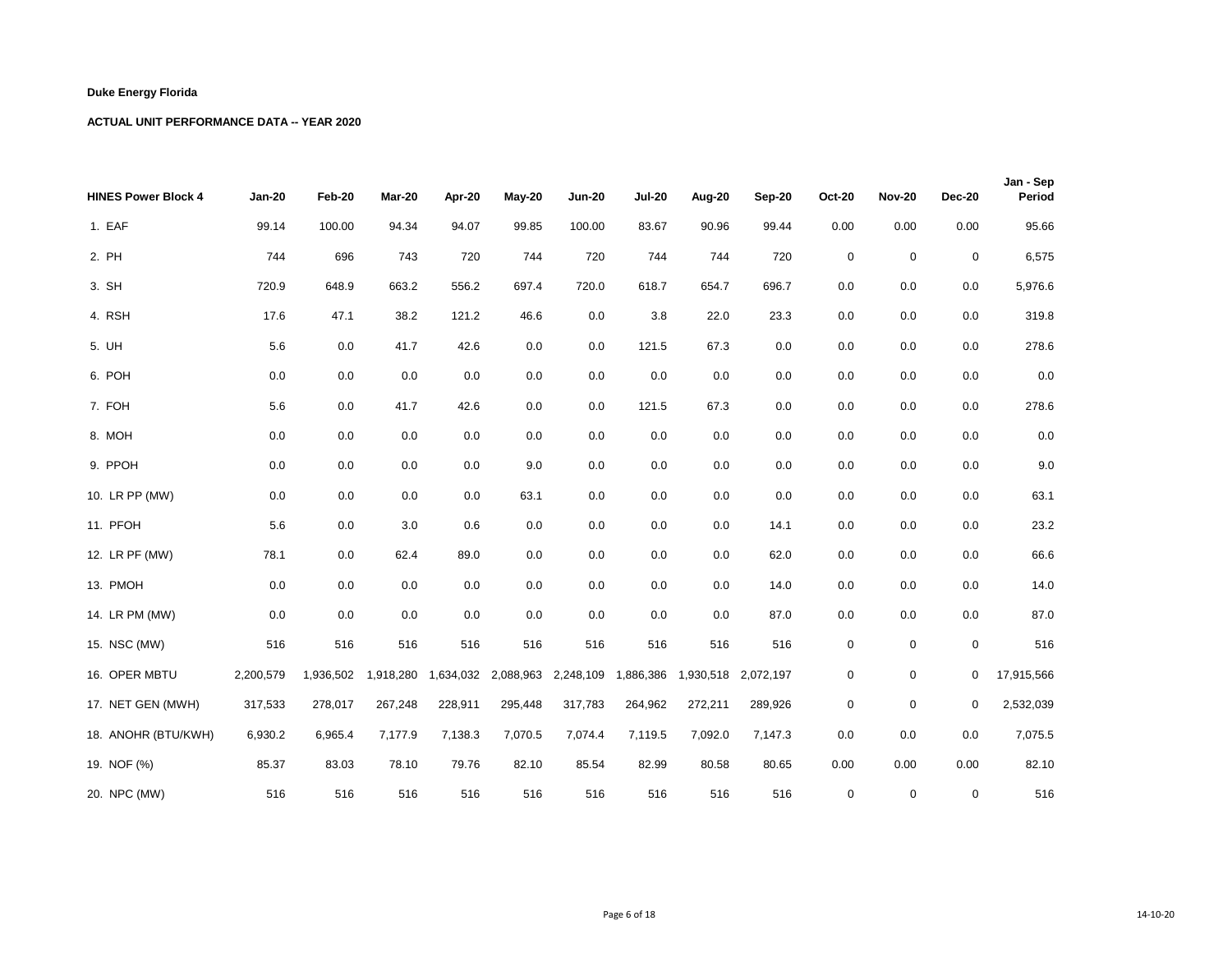# **ACTUAL UNIT EVENT DATA -- January - September 2020**

#### **Bartow CC**

| Unit              | Date           | Outage<br>Type | <b>Hours</b> | <b>MW</b><br><b>Affected</b> | <b>Description</b>                                       |
|-------------------|----------------|----------------|--------------|------------------------------|----------------------------------------------------------|
| BCC <sub>4A</sub> | 02-04-20       | <b>FMO</b>     | 1.42         |                              | 190.8 PROTECTION DEVICES                                 |
| BCC 4A            | 03-30-20       | <b>FMO</b>     | 25.00        |                              | 190.8 GAS TURBINE - BATTERY AND CHARGER SYSTEM           |
| BCC 4A            | 04-01-20       | <b>FMO</b>     | 20.00        |                              | 190.8 GAS TURBINE - BATTERY AND CHARGER SYSTEM           |
| BCC 4A            | 04-28-20       | <b>FMO</b>     | 10.00        |                              | 190.8 OTHER GAS TURBINE EXHAUST PROBLEMS                 |
| BCC <sub>4A</sub> | 07-23-20       | <b>PFO</b>     | 19.92        |                              | 50.3 GAS TURBINE - FUEL PIPING AND VALVES                |
| BCC <sub>4A</sub> | 08-23-20       | FFO            | 35.47        |                              | 190.8 SWITCHYARD SYSTEM PROTECTION DEVICES               |
| BCC 4B            | $01 - 01 - 20$ | PO             | 668.72       |                              | 190.8 MAJOR GAS TURBINE OVERHAUL                         |
| BCC 4B            | 01-28-20       | PO.            | 14.93        |                              | 190.8 GAS FUEL SYSTEM WITH CONTROLS AND INSTRUMENTS      |
| BCC <sub>4B</sub> | 01-30-20       | FFO            | 2.18         |                              | 190.8 GAS FUEL SYSTEM WITH CONTROLS AND INSTRUMENTS      |
| BCC 4B            | 02-12-20       | FFO            | 0.08         |                              | 190.8 IP EXTRACTION STEAM INSTRUMENTS AND CONTROLS       |
| BCC 4B            | 02-12-20       | FFO.           | 3.67         |                              | 190.8 HP EXTRACTION STEAM INSTRUMENTS AND CONTROLS       |
| BCC 4B            | 02-18-20       | FFO            | 2.83         |                              | 190.8 BLADE PATH TEMPERATURE SPREAD                      |
| BCC <sub>4B</sub> | 02-25-20       | FFO.           | 15.87        |                              | 190.8 PILOT FUEL PIPING AND VALVES                       |
| BCC 4B            | 04-23-20       | <b>FMO</b>     | 81.00        |                              | 190.8 GAS TURBINE - FUEL PIPING AND VALVES               |
| BCC 4B            | 05-14-20       | <b>FFO</b>     | 0.17         |                              | 190.8 GAS TURBINE - FIRE DETECTION AND EXTINGUISHING SYS |
| BCC 4B            | 07-23-20       | <b>PFO</b>     | 19.92        |                              | 50.3 GAS TURBINE - FUEL PIPING AND VALVES                |
| BCC 4C            | 04-01-20       | <b>FMO</b>     | 46.00        |                              | 190.8 GAS TURBINE - BATTERY AND CHARGER SYSTEM           |
| BCC 4C            | 04-07-20       | FFO            | 10.00        |                              | 190.8 GAS TURBINE - IGNITION SYSTEM                      |
| BCC 4C            | 07-23-20       | <b>PFO</b>     | 19.92        |                              | 50.3 GAS TURBINE - FUEL PIPING AND VALVES                |
| BCC 4C            | 09-25-20       | FFO            | 9.00         |                              | 190.8 FEEDWATER PUMP DRIVE - MOTOR                       |
| BCC 4D            | 02-11-20       | FFO            | 0.08         |                              | 190.8 GAS FUEL SYSTEM WITH CONTROLS AND INSTRUMENTS      |
| BCC 4D            | 02-15-20       | FFO            | 6.25         |                              | 190.8 GT CONT. SYS. - INTERNAL AND TERMINATION WIRING    |
| BCC 4D            | 02-16-20       | <b>FFO</b>     | 3.75         |                              | 190.8 GT CONT. SYS. - INTERNAL AND TERMINATION WIRING    |
| BCC 4D            | 03-22-20       | <b>FFO</b>     | 34.18        |                              | 190.8 PILOT FUEL PIPING AND VALVES                       |
| BCC <sub>4D</sub> | 04-30-20       | <b>FMO</b>     | 87.55        |                              | 190.8 OTHER GAS TURBINE EXHAUST PROBLEMS                 |
| BCC 4D            | 07-23-20       | <b>PFO</b>     | 19.92        |                              | 50.3 GAS TURBINE - FUEL PIPING AND VALVES                |
| BCC 4D            | 07-26-20       | <b>FFO</b>     | 6.67         |                              | 190.8 BLADE PATH TEMPERATURE SPREAD                      |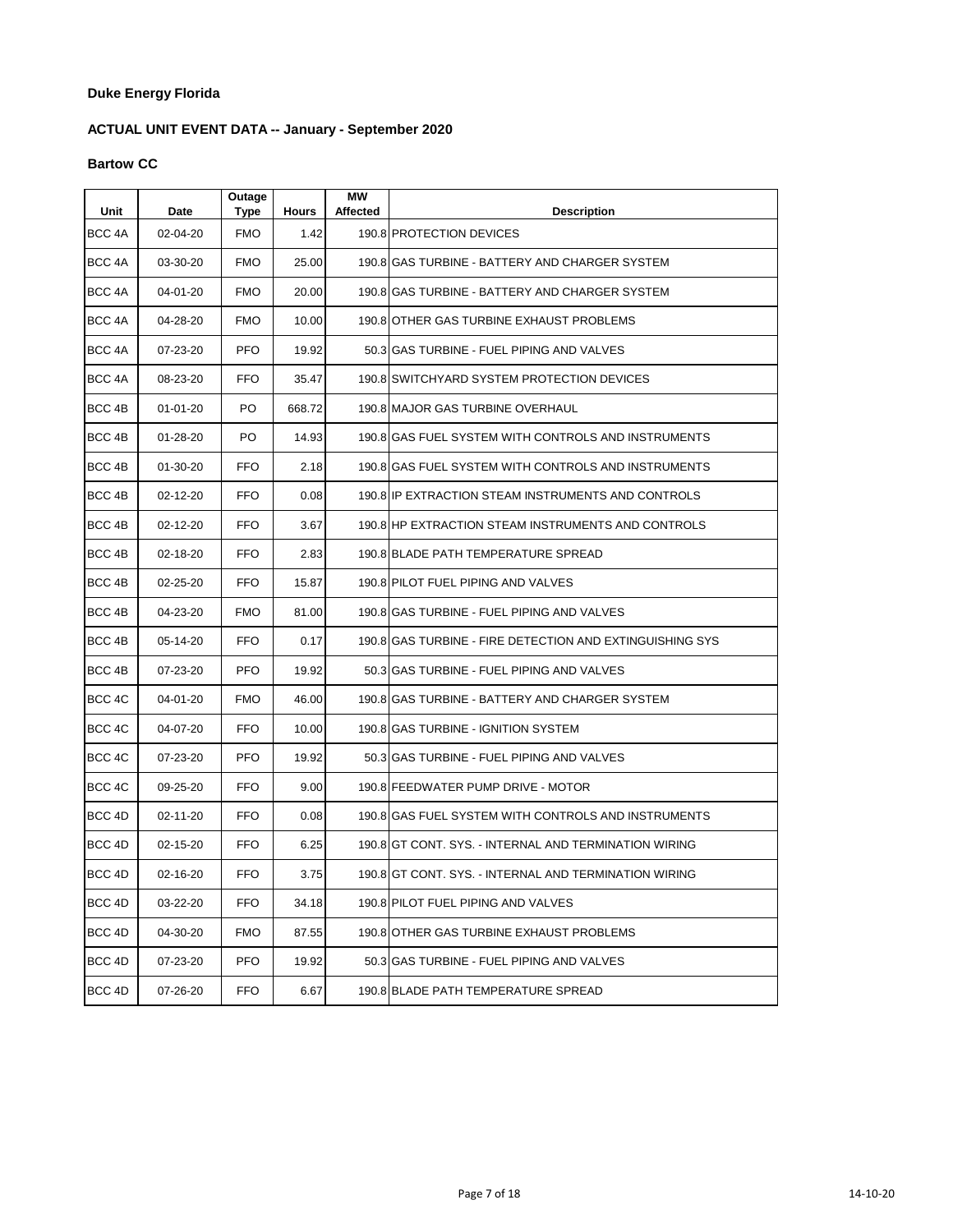# **ACTUAL UNIT EVENT DATA -- January - September 2020**

#### **Bartow CC**

| Unit   | Date           | Outage<br>Type | <b>Hours</b> | <b>MW</b><br><b>Affected</b> | <b>Description</b>                                       |
|--------|----------------|----------------|--------------|------------------------------|----------------------------------------------------------|
| BCC 4D | $07 - 26 - 20$ | <b>FFO</b>     | 0.52         |                              | 190.8 OTHER FEEDWATER VALVES                             |
| BCC 4D | 08-26-20       | <b>FFO</b>     | 1.32         |                              | 190.8 BLADE PATH TEMPERATURE SPREAD                      |
| BCC 4S | $02 - 04 - 20$ | <b>PFO</b>     | 1.42         |                              | 108.3 PROTECTION DEVICES                                 |
| BCC 4S | $02 - 12 - 20$ | <b>PFO</b>     | 3.67         |                              | 108.2 HP EXTRACTION STEAM INSTRUMENTS AND CONTROLS       |
| BCC 4S | 02-15-20       | <b>PFO</b>     | 6.25         |                              | 108.2 IGT CONT. SYS. - INTERNAL AND TERMINATION WIRING   |
| BCC 4S | 02-16-20       | <b>PFO</b>     | 3.75         |                              | 108.2 IGT CONT. SYS. - INTERNAL AND TERMINATION WIRING   |
| BCC 4S | $02 - 18 - 20$ | <b>PFO</b>     | 2.83         |                              | 108.2 BLADE PATH TEMPERATURE SPREAD                      |
| BCC 4S | $02 - 25 - 20$ | <b>PFO</b>     | 15.87        |                              | 108.2 PILOT FUEL PIPING AND VALVES                       |
| BCC 4S | 03-07-20       | <b>FFO</b>     | 94.35        |                              | 380.7 TURBINE - OTHER HYDRAULIC SYSTEM PROBLEMS          |
| BCC 4S | $03 - 22 - 20$ | <b>PFO</b>     | 34.18        |                              | 108.2 PILOT FUEL PIPING AND VALVES                       |
| BCC 4S | $05-01-20$     | <b>PMO</b>     | 65.12        |                              | 114.2 OTHER GAS TURBINE EXHAUST PROBLEMS                 |
| BCC 4S | $05-14-20$     | <b>PFO</b>     | 0.17         |                              | 114.0 GAS TURBINE - FIRE DETECTION AND EXTINGUISHING SYS |
| BCC 4S | $07 - 23 - 20$ | <b>PFO</b>     | 19.92        |                              | 65.2 GAS TURBINE - FUEL PIPING AND VALVES                |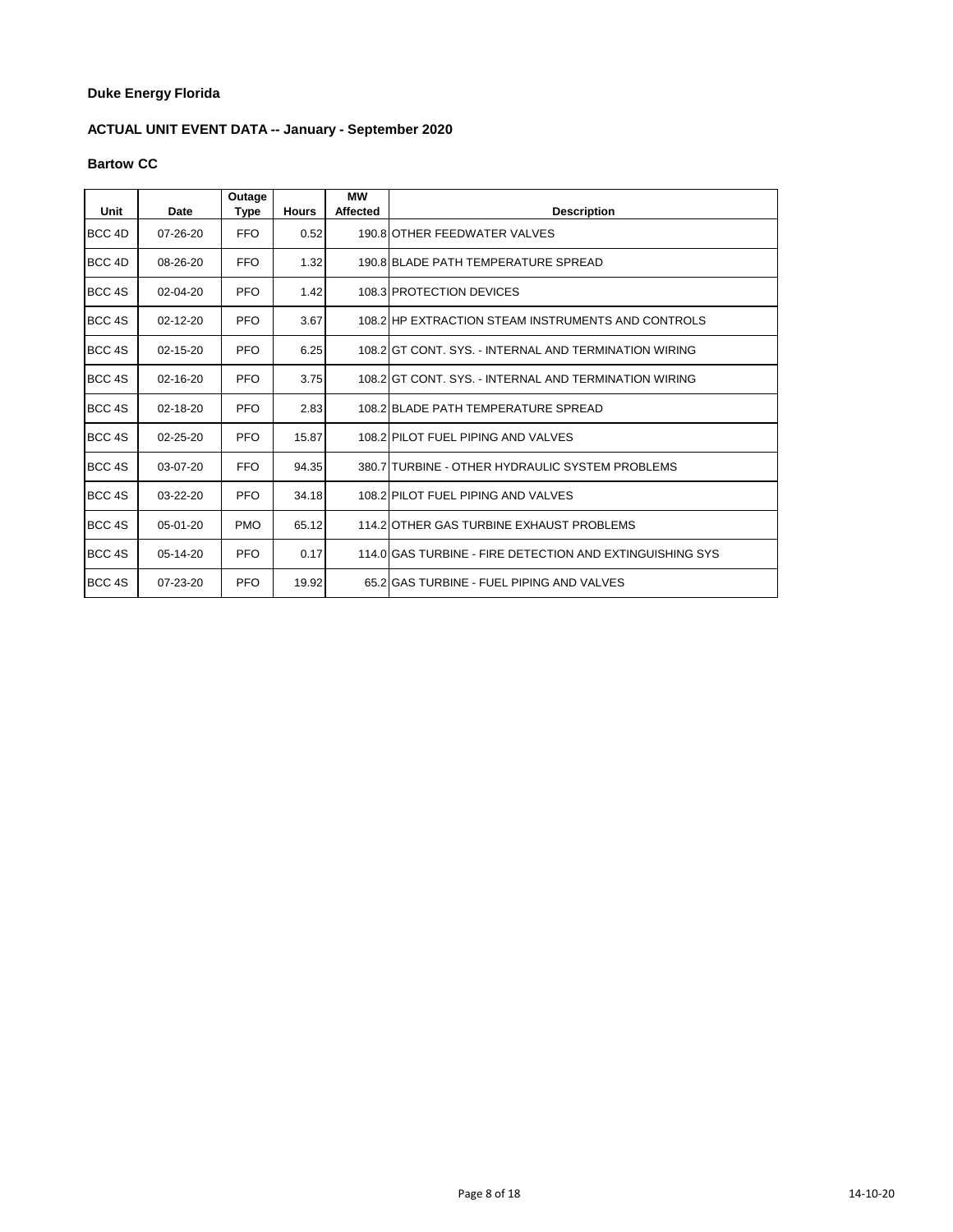# **ACTUAL UNIT EVENT DATA -- January - September 2020**

# **Osprey CC**

| Unit                            | Date           | Outage<br><b>Type</b> | <b>Hours</b> | <b>MW</b><br><b>Affected</b> | <b>Description</b>                                  |
|---------------------------------|----------------|-----------------------|--------------|------------------------------|-----------------------------------------------------|
| OS <sub>1</sub> CT <sub>1</sub> | 01-06-20       | <b>FMO</b>            | 7.50         |                              | 175.3 FLASHBACK (INCLUDING INSTRUMENTATION)         |
| OS <sub>1</sub> CT <sub>1</sub> | 02-29-20       | PO                    | 670.98       |                              | 175.3 GENERAL GAS TURBINE UNIT INSPECTION           |
| OS <sub>1</sub> CT <sub>1</sub> | 03-27-20       | PO                    | 120.02       |                              | 175.3 OTHER MISCELLANEOUS BALANCE OF PLANT PROBLEMS |
| OS <sub>1</sub> CT <sub>1</sub> | 04-02-20       | <b>FFO</b>            | 305.00       |                              | 175.3 TURBINE LUBE OIL PUMP DRIVE                   |
| OS1CT2                          | 02-29-20       | PO.                   | 670.98       |                              | 175.3 GAS TURBINE - BOROSCOPE INSPECTION            |
| OS <sub>1</sub> CT <sub>2</sub> | $03 - 27 - 20$ | PO.                   | 120.02       |                              | 175.3 OTHER MISCELLANEOUS BALANCE OF PLANT PROBLEMS |
| OS <sub>1</sub> CT <sub>2</sub> | 04-02-20       | <b>FFO</b>            | 305.00       |                              | 175.3 TURBINE LUBE OIL PUMP DRIVE                   |
| OS <sub>1</sub> ST <sub>1</sub> | $01 - 06 - 20$ | <b>PFO</b>            | 7.48         |                              | 111.4 FLASHBACK (INCLUDING INSTRUMENTATION)         |
| OS1ST1                          | $01 - 11 - 20$ | <b>FFO</b>            | 1.03         |                              | 231.4 CONDENSER LOSS OF VACUUM                      |
| OS <sub>1</sub> ST <sub>1</sub> | $01 - 11 - 20$ | <b>FFO</b>            | 0.38         |                              | 231.4 CONDENSER LOSS OF VACUUM                      |
| OS1ST1                          | 02-29-20       | PO.                   | 670.98       |                              | 231.4 INSPECTION                                    |
| OS <sub>1</sub> ST <sub>1</sub> | $03 - 27 - 20$ | PO.                   | 120.02       |                              | 231.4 OTHER MISCELLANEOUS BALANCE OF PLANT PROBLEMS |
| OS <sub>1</sub> ST <sub>1</sub> | $04 - 02 - 20$ | <b>FFO</b>            | 305.00       |                              | 231.4 TURBINE LUBE OIL PUMP DRIVE                   |
| OS <sub>1</sub> ST <sub>1</sub> | $08 - 20 - 20$ | <b>PFO</b>            | 997.00       |                              | 18.4 OTHER MISCELLANEOUS BALANCE OF PLANT PROBLEMS  |
| OS <sub>1</sub> ST <sub>1</sub> | $09 - 21 - 20$ | <b>FFO</b>            | 1.23         |                              | 231.4 CLOSED COOLING WATER INSTRUMENTATION          |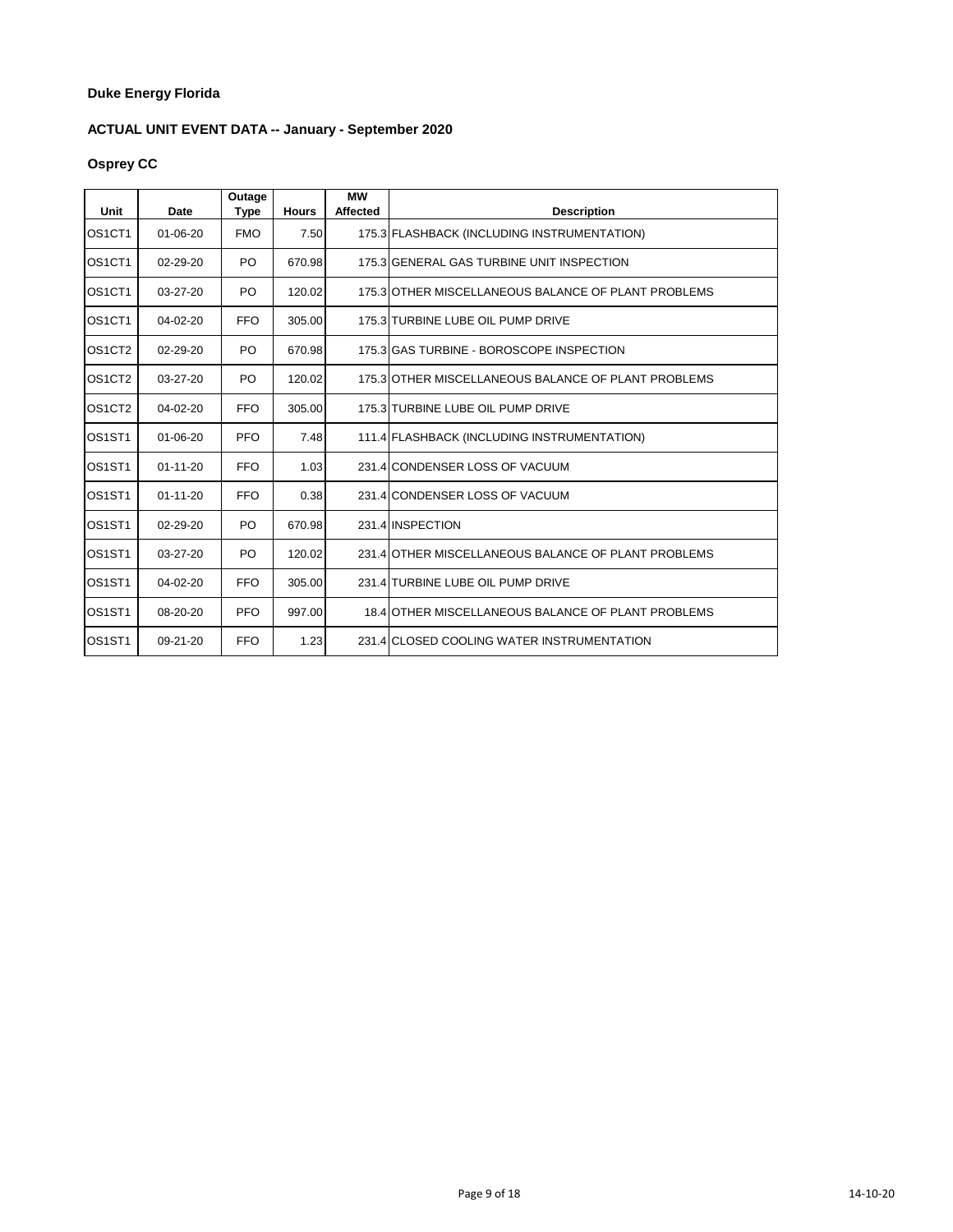# **ACTUAL UNIT EVENT DATA -- January - September 2020**

| Unit    | Date     | Outage<br><b>Type</b> | <b>Hours</b> | <b>MW</b><br><b>Affected</b> | <b>Description</b>                                       |
|---------|----------|-----------------------|--------------|------------------------------|----------------------------------------------------------|
| HEP 1A  | 01-20-20 | <b>FFO</b>            | 24.95        |                              | 163.0 COMBINED CYCLE INSTRUMENTS AND CONTROLS            |
| HEP 1A  | 02-22-20 | <b>FMO</b>            | 51.42        |                              | 163.0 GENERATOR SEAL OIL SYSTEM AND SEALS                |
| HEP 1A  | 02-27-20 | <b>FFO</b>            | 81.17        |                              | 163.0 GAS TURBINE - CONTROLS AND INSTRUMENTS             |
| HEP 1A  | 03-22-20 | <b>PFO</b>            | 5.00         |                              | 46.0 SERVICE WATER HEAT EXCHANGERS                       |
| HEP 1A  | 04-13-20 | <b>FFO</b>            | 4.98         |                              | 163.0 GAS TURBINE VIBRATION                              |
| HEP 1A  | 04-25-20 | <b>FMO</b>            | 152.00       |                              | 163.0 OTHER MISCELLANEOUS BALANCE OF PLANT PROBLEMS      |
| HEP 1A  | 05-18-20 | <b>FFO</b>            | 17.42        |                              | 163.0 GAS FUEL SYSTEM WITH CONTROLS AND INSTRUMENTS      |
| HEP 1A  | 05-20-20 | <b>FFO</b>            | 16.82        |                              | 163.0 GAS TURBINE VIBRATION                              |
| HEP 1A  | 06-02-20 | <b>FFO</b>            | 154.93       |                              | 163.0 OTHER GAS TURBINE PROBLEMS                         |
| HEP 1A  | 06-08-20 | <b>FFO</b>            | 14.03        |                              | 163.0 FEEDWATER PUMP                                     |
| HEP 1A  | 08-30-20 | <b>FFO</b>            | 5.05         |                              | 163.0 FEEDWATER CONTROLS                                 |
| HEP 1A  | 08-30-20 | <b>FMO</b>            | 59.40        |                              | 163.0 GAS FUEL SYSTEM WITH CONTROLS AND INSTRUMENTS      |
| HEP 1A  | 09-19-20 | <b>PPO</b>            | 2.25         |                              | 77.0 OTHER MISCELLANEOUS EXTERNAL PROBLEMS               |
| HEP 1A  | 09-20-20 | <b>PPO</b>            | 9.00         |                              | 77.0 OTHER MISCELLANEOUS EXTERNAL PROBLEMS               |
| HEP 1B  | 02-18-20 | <b>FFO</b>            | 36.62        |                              | 169.0 GAS TURBINE - FIRE DETECTION AND EXTINGUISHING SYS |
| HEP 1B  | 02-27-20 | <b>FFO</b>            | 2.45         |                              | 169.0 FEEDWATER REGULATING (BOILER LEVEL CONTROL) VALVE  |
| HEP 1B  | 02-28-20 | <b>FFO</b>            | 76.58        |                              | 169.0 CONDENSER LOSS OF VACUUM                           |
| HEP 1B  | 03-22-20 | <b>PFO</b>            | 5.00         |                              | 60.0 SERVICE WATER HEAT EXCHANGERS                       |
| HEP 1B  | 04-25-20 | <b>FMO</b>            | 152.00       |                              | 169.0 OTHER MISCELLANEOUS BALANCE OF PLANT PROBLEMS      |
| HEP 1B  | 06-02-20 | <b>FFO</b>            | 179.68       |                              | 169.0 TURBINE - MISCELLANEOUS TURBINE PIPING             |
| HEP 1B  | 06-09-20 | <b>FFO</b>            | 12.28        |                              | 169.0 CONDENSER LOSS OF VACUUM                           |
| HEP 1B  | 06-10-20 | <b>FFO</b>            | 29.55        |                              | 169.0 HP STARTUP BYPASS INSTRUMENTATION AND CONTROLS     |
| HEP 1B  | 09-19-20 | <b>PPO</b>            | 2.25         |                              | 83.0 OTHER MISCELLANEOUS EXTERNAL PROBLEMS               |
| HEP 1B  | 09-20-20 | <b>PPO</b>            | 9.00         |                              | 83.0 OTHER MISCELLANEOUS EXTERNAL PROBLEMS               |
| HEP ST1 | 02-22-20 | <b>PFO</b>            | 51.42        |                              | 77.0 GENERATOR SEAL OIL SYSTEM AND SEALS                 |
| HEP ST1 | 02-27-20 | <b>FFO</b>            | 3.25         |                              | 158.0 OTHER MISCELLANEOUS STEAM TURBINE PROBLEMS         |
| HEP ST1 | 02-28-20 | <b>FFO</b>            | 76.67        |                              | 158.0 CONDENSER LOSS OF VACUUM                           |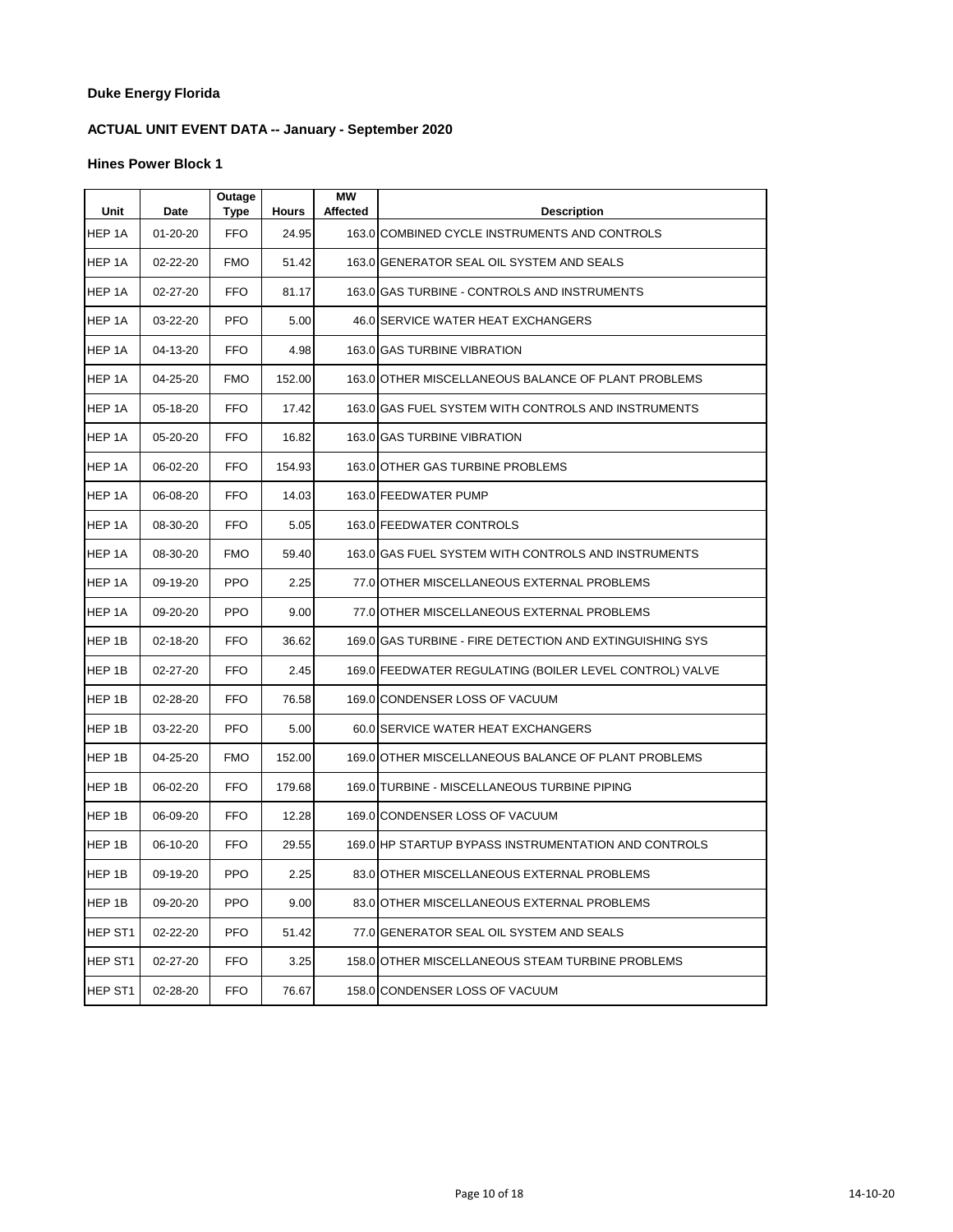# **ACTUAL UNIT EVENT DATA -- January - September 2020**

| Unit           | Date           | Outage<br>Type | <b>Hours</b> | <b>MW</b><br><b>Affected</b> | <b>Description</b>                                  |
|----------------|----------------|----------------|--------------|------------------------------|-----------------------------------------------------|
|                |                |                |              |                              |                                                     |
| <b>HEP ST1</b> | $03-22-20$     | <b>PFO</b>     | 5.00         |                              | 42.0 SERVICE WATER HEAT EXCHANGERS                  |
| <b>HEP ST1</b> | $04-13-20$     | <b>PFO</b>     | 6.48         |                              | 82.0 GAS TURBINE VIBRATION                          |
| <b>HEP ST1</b> | $04 - 25 - 20$ | <b>FMO</b>     | 168.00       |                              | 158.0 OTHER MISCELLANEOUS BALANCE OF PLANT PROBLEMS |
| <b>HEP ST1</b> | $06-02-20$     | <b>FFO</b>     | 174.23       |                              | 158.0 TURBINE - MISCELLANEOUS TURBINE PIPING        |
| <b>HEP ST1</b> | $09-19-20$     | <b>PPO</b>     | 2.25         |                              | 45.0 OTHER MISCELLANEOUS EXTERNAL PROBLEMS          |
| <b>HEP ST1</b> | $09 - 20 - 20$ | <b>PPO</b>     | 9.00         |                              | 45.0 OTHER MISCELLANEOUS EXTERNAL PROBLEMS          |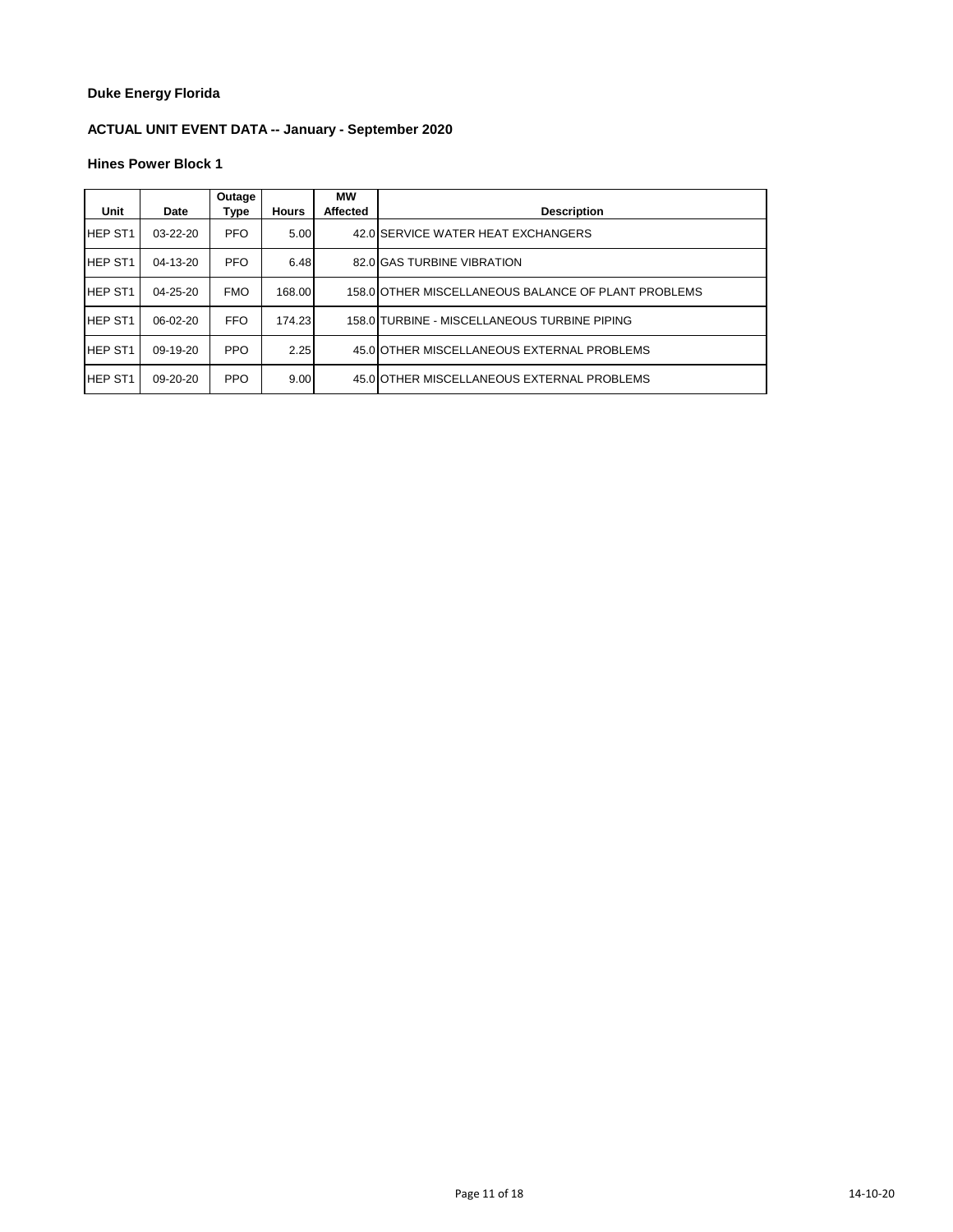# **ACTUAL UNIT EVENT DATA -- January - September 2020**

| Unit                | Date     | Outage<br>Type | <b>Hours</b> | <b>MW</b><br>Affected | <b>Description</b>                                       |
|---------------------|----------|----------------|--------------|-----------------------|----------------------------------------------------------|
| HEP 2A              | 02-04-20 | <b>FFO</b>     | 17.70        |                       | 172.0 BLADE PATH TEMPERATURE SPREAD                      |
| HEP 2A              | 02-14-20 | <b>FMO</b>     | 20.68        |                       | 172.0 FEEDWATER REGULATING (BOILER LEVEL CONTROL) VALVE  |
| HEP 2A              | 02-28-20 | PO             | 1208.08      |                       | 172.0 GENERAL GAS TURBINE UNIT INSPECTION                |
| HEP 2A              | 04-19-20 | <b>FFO</b>     | 43.35        |                       | 172.0 GAS FUEL SYSTEM WITH CONTROLS AND INSTRUMENTS      |
| HEP 2A              | 04-21-20 | <b>PFO</b>     | 26.82        |                       | 152.0 OTHER COMPRESSOR PROBLEMS                          |
| HEP 2A              | 04-22-20 | <b>PFO</b>     | 218.90       |                       | 152.0 OTHER COMPRESSOR PROBLEMS                          |
| HEP 2A              | 05-05-20 | <b>FMO</b>     | 221.00       |                       | 172.0 GAS TURBINE VIBRATION                              |
| HEP 2A              | 06-15-20 | <b>FFO</b>     | 79.80        |                       | 172.0 OTHER MAIN STEAM VALVES (INCLUDING VENT AND DRAIN. |
| HEP 2A              | 07-10-20 | <b>PPO</b>     | 2.00         |                       | 72.0 OTHER MISCELLANEOUS EXTERNAL PROBLEMS               |
| HEP 2A              | 08-15-20 | <b>PFO</b>     | 1.73         |                       | 99.1 GAS TURBINE - COOLING AND SEAL AIR SYSTEM           |
| HEP 2A              | 09-03-20 | <b>PPO</b>     | 5.00         |                       | 68.0 OTHER MISCELLANEOUS EXTERNAL PROBLEMS               |
| HEP 2B              | 02-25-20 | FFO            | 3.23         |                       | 175.0 TRANSMISSION SYSTEM PROBLEMS OTHER THAN CATASTROPH |
| HEP 2B              | 02-28-20 | PO             | 1207.72      |                       | 175.0 GENERAL GAS TURBINE UNIT INSPECTION                |
| HEP 2B              | 04-19-20 | <b>PMO</b>     | 4.17         |                       | 65.0 GAS FUEL SYSTEM WITH CONTROLS AND INSTRUMENTS       |
| HEP 2B              | 04-21-20 | <b>FFO</b>     | 12.18        |                       | 175.0 OTHER EXCITER PROBLEMS                             |
| HEP 2B              | 05-23-20 | <b>FMO</b>     | 79.02        |                       | 175.0 GAS TURBINE VIBRATION                              |
| HEP 2B              | 05-26-20 | <b>FFO</b>     | 4.13         |                       | 175.0 HP STARTUP BYPASS INSTRUMENTATION AND CONTROLS     |
| HEP 2B              | 05-26-20 | FFO            | 23.67        |                       | 175.0 GENERATOR VOLTAGE CONTROL                          |
| HEP 2B              | 05-28-20 | <b>FFO</b>     | 50.62        |                       | 175.0 GENERATOR VOLTAGE CONTROL                          |
| HEP 2B              | 06-01-20 | <b>FMO</b>     | 159.92       |                       | 175.0 GAS TURBINE VIBRATION                              |
| HEP 2B              | 07-10-20 | <b>PPO</b>     | 2.00         |                       | 75.0 OTHER MISCELLANEOUS EXTERNAL PROBLEMS               |
| HEP 2B              | 08-15-20 | <b>PFO</b>     | 1.73         |                       | 175.0 GAS TURBINE - COOLING AND SEAL AIR SYSTEM          |
| HEP <sub>2B</sub>   | 09-03-20 | <b>PPO</b>     | 5.00         |                       | 71.0 OTHER MISCELLANEOUS EXTERNAL PROBLEMS               |
| HEP ST <sub>2</sub> | 02-28-20 | PO             | 1212.57      |                       | 177.0 GENERAL GAS TURBINE UNIT INSPECTION                |
| HEP ST <sub>2</sub> | 04-19-20 | <b>PFO</b>     | 41.13        |                       | 94.0 OTHER GAS TURBINE FUEL SYSTEM PROBLEMS              |
| HEP ST <sub>2</sub> | 04-21-20 | <b>PFO</b>     | 12.18        |                       | 94.0 OTHER GAS TURBINE FUEL SYSTEM PROBLEMS              |
| HEP ST <sub>2</sub> | 04-21-20 | <b>PFO</b>     | 26.82        |                       | 125.0 OTHER COMPRESSOR PROBLEMS                          |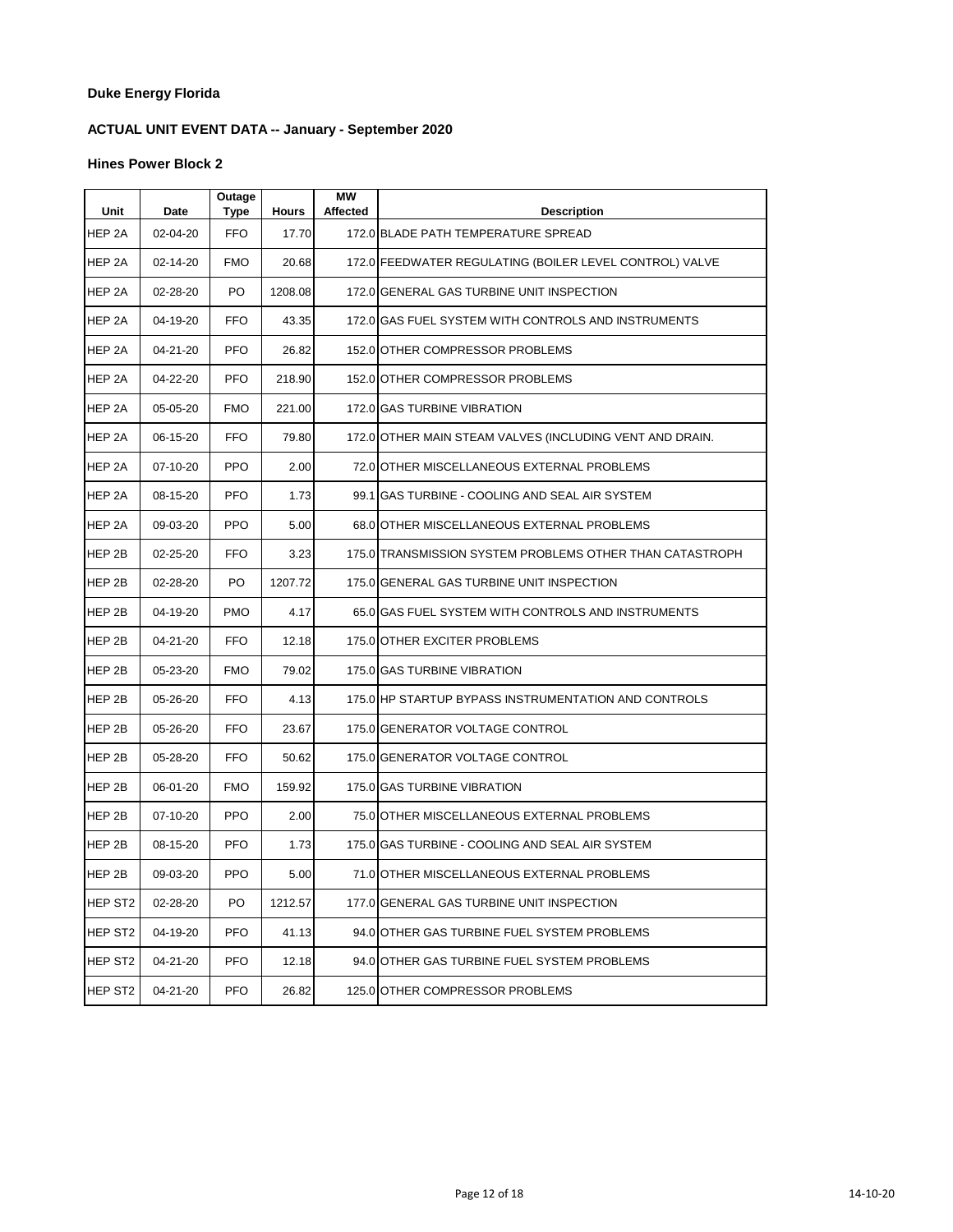# **ACTUAL UNIT EVENT DATA -- January - September 2020**

| Unit           | Date           | Outage<br>Type | <b>Hours</b> | <b>MW</b><br><b>Affected</b> | <b>Description</b>                                      |
|----------------|----------------|----------------|--------------|------------------------------|---------------------------------------------------------|
| <b>HEP ST2</b> | 04-22-20       | <b>PFO</b>     | 218.90       |                              | 167.0 OTHER COMPRESSOR PROBLEMS                         |
| <b>HEP ST2</b> | 05-26-20       | <b>PFO</b>     | 23.67        |                              | 94.0 GENERATOR VOLTAGE CONTROL                          |
| <b>HEP ST2</b> | $05 - 28 - 20$ | <b>PFO</b>     | 50.62        |                              | 94.0 GENERATOR VOLTAGE CONTROL                          |
| <b>HEP ST2</b> | $06-01-20$     | <b>PFO</b>     | 189.88       |                              | 95.0 GAS TURBINE VIBRATION                              |
| <b>HEP ST2</b> | $06-15-20$     | <b>PFO</b>     | 79.80        |                              | 94.0 OTHER MAIN STEAM VALVES (INCLUDING VENT AND DRAIN. |
| <b>HEP ST2</b> | $07-10-20$     | <b>PPO</b>     | 2.00         |                              | 43.0 OTHER MISCELLANEOUS EXTERNAL PROBLEMS              |
| <b>HEP ST2</b> | 09-03-20       | <b>PPO</b>     | 5.00         |                              | 40.0 OTHER MISCELLANEOUS EXTERNAL PROBLEMS              |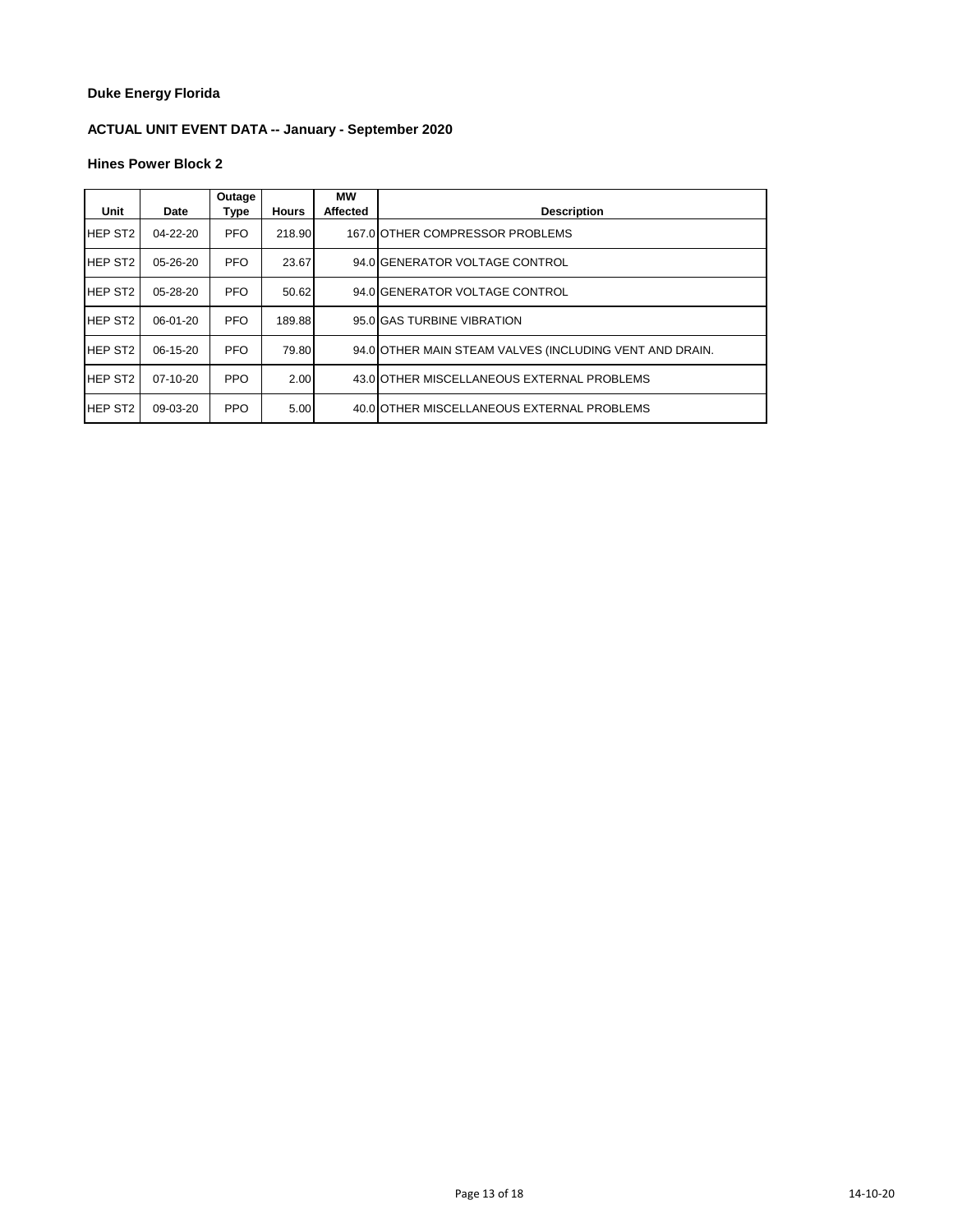# **ACTUAL UNIT EVENT DATA -- January - September 2020**

| Unit    | Date           | Outage<br>Type | <b>Hours</b> | МW<br><b>Affected</b> | <b>Description</b>                                        |
|---------|----------------|----------------|--------------|-----------------------|-----------------------------------------------------------|
| HEP 3A  | 02-11-20       | <b>PFO</b>     | 4.00         |                       | 71.0 OTHER MISCELLANEOUS GENERATOR PROBLEMS               |
| HEP 3A  | 02-25-20       | <b>FFO</b>     | 2.85         |                       | 171.0 TRANSMISSION SYSTEM PROBLEMS OTHER THAN CATASTROPH  |
| HEP 3A  | 04-10-20       | <b>FMO</b>     | 2.50         |                       | 171.0 CIRCULATING WATER SCREENWASH SYSTEM                 |
| HEP 3A  | 05-12-20       | <b>FFO</b>     | 142.40       |                       | 171.0 FEEDWATER PUMP                                      |
| HEP 3A  | 05-18-20       | <b>FMO</b>     | 127.28       |                       | 171.0 MAIN TRANSFORMER                                    |
| HEP 3A  | 06-02-20       | <b>FFO</b>     | 6.08         |                       | 171.0 OTHER GAS TURBINE EXHAUST PROBLEMS                  |
| HEP 3A  | 06-25-20       | <b>PPO</b>     | 1.33         |                       | 63.0 CIRCULATING WATER VALVES                             |
| HEP 3A  | 07-11-20       | <b>PPO</b>     | 1.00         |                       | 68.1 OTHER MISCELLANEOUS EXTERNAL PROBLEMS                |
| HEP 3A  | 07-31-20       | <b>FFO</b>     | 18.15        |                       | 171.0 AUTOMATIC TURBINE CONTROL SYSTEMS - ELEC-HYD-ANALOG |
| HEP 3A  | 08-01-20       | <b>FFO</b>     | 21.88        |                       | 171.0 OPERATOR ERROR                                      |
| HEP 3A  | 08-31-20       | <b>FFO</b>     | 4.95         |                       | 171.0 FEEDWATER PUMP/DRIVE LUBE OIL SYSTEM                |
| HEP 3B  | $02 - 11 - 20$ | <b>PFO</b>     | 4.00         |                       | 71.0 OTHER MISCELLANEOUS GENERATOR PROBLEMS               |
| HEP 3B  | 02-25-20       | <b>FFO</b>     | 1.72         |                       | 171.0 TRANSMISSION SYSTEM PROBLEMS OTHER THAN CATASTROPH  |
| HEP 3B  | 04-10-20       | <b>FMO</b>     | 2.50         |                       | 171.0 CIRCULATING WATER SCREENWASH SYSTEM                 |
| HEP 3B  | 05-12-20       | <b>FFO</b>     | 10.05        |                       | 171.0 FEEDWATER PUMP                                      |
| HEP 3B  | 05-18-20       | <b>FMO</b>     | 103.83       |                       | 171.0 MAIN TRANSFORMER                                    |
| HEP 3B  | 05-22-20       | <b>FFO</b>     | 0.75         |                       | 171.0 CONDENSER LOSS OF VACUUM                            |
| HEP 3B  | 06-25-20       | <b>PPO</b>     | 1.33         |                       | 63.0 CIRCULATING WATER VALVES                             |
| HEP 3B  | 07-02-20       | <b>FFO</b>     | 38.67        |                       | 171.0 GAS TURBINE - FUEL PIPING AND VALVES                |
| HEP 3B  | 07-09-20       | <b>PFO</b>     | 0.73         |                       | 110.1 GAS FUEL SYSTEM WITH CONTROLS AND INSTRUMENTS       |
| HEP 3B  | 07-11-20       | <b>PPO</b>     | 1.00         |                       | 68.1 OTHER MISCELLANEOUS EXTERNAL PROBLEMS                |
| HEP 3B  | 07-14-20       | <b>FFO</b>     | 21.37        |                       | 171.0 COMBINED CYCLE INSTRUMENTS AND CONTROLS             |
| HEP 3B  | 07-31-20       | <b>FMO</b>     | 25.90        |                       | 171.0 TURBINE HYDRAULIC SYSTEM PIPES AND VALVES           |
| HEP 3B  | 08-01-20       | <b>FFO</b>     | 1.10         |                       | 171.0 OTHER COMBINED CYCLE PROBLEMS                       |
| HEP 3B  | 08-04-20       | <b>FFO</b>     | 128.70       |                       | 171.0 FEEDWATER CONTROLS                                  |
| HEP ST3 | 02-11-20       | <b>PFO</b>     | 4.00         |                       | 43.0 OTHER MISCELLANEOUS GENERATOR PROBLEMS               |
| HEP ST3 | 02-25-20       | <b>FFO</b>     | 3.92         |                       | 173.0 TRANSMISSION SYSTEM PROBLEMS OTHER THAN CATASTROPH  |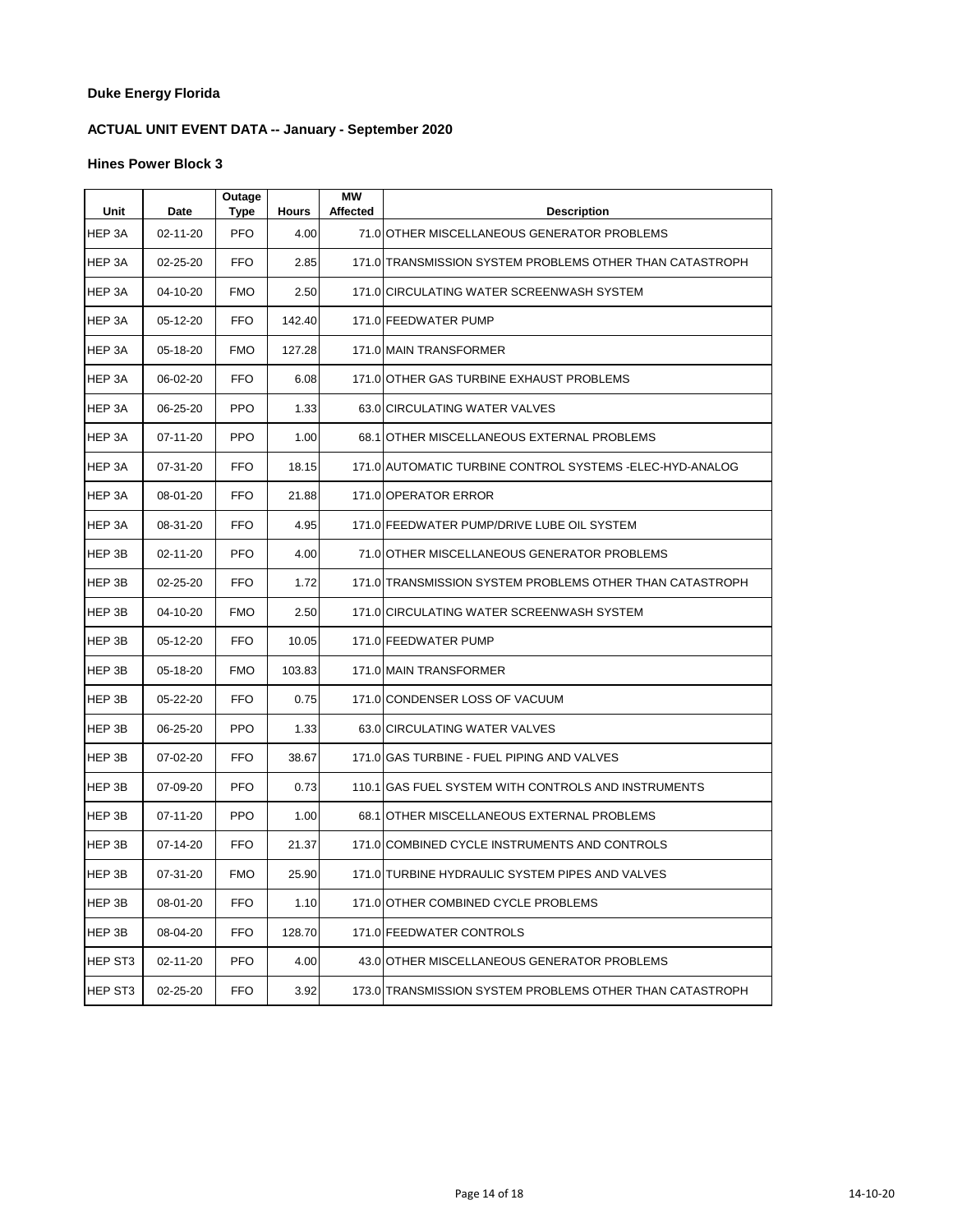# **ACTUAL UNIT EVENT DATA -- January - September 2020**

| Unit           |            | Outage     |              | МW<br><b>Affected</b> | <b>Description</b>                              |
|----------------|------------|------------|--------------|-----------------------|-------------------------------------------------|
|                | Date       | Type       | <b>Hours</b> |                       |                                                 |
| <b>HEP ST3</b> | 04-10-20   | <b>FMO</b> | 2.50         |                       | 173.0 CIRCULATING WATER SCREENWASH SYSTEM       |
| <b>HEP ST3</b> | 05-12-20   | <b>FFO</b> | 12.03        |                       | 173.0 FEEDWATER PUMP                            |
| <b>HEP ST3</b> | 05-18-20   | <b>FMO</b> | 108.38       |                       | 173.0 MAIN TRANSFORMER                          |
| <b>HEP ST3</b> | $06-02-20$ | <b>PFO</b> | 6.08         |                       | 88.0 OTHER GAS TURBINE EXHAUST PROBLEMS         |
| <b>HEP ST3</b> | 06-25-20   | <b>PPO</b> | 1.33         |                       | 28.0 CIRCULATING WATER VALVES                   |
| <b>HEP ST3</b> | 07-11-20   | <b>PPO</b> | 1.00         |                       | 33.0 OTHER MISCELLANEOUS EXTERNAL PROBLEMS      |
| <b>HEP ST3</b> | 07-14-20   | <b>PFO</b> | 21.37        |                       | 88.0 COMBINED CYCLE INSTRUMENTS AND CONTROLS    |
| <b>HEP ST3</b> | 07-31-20   | <b>FMO</b> | 20.80        |                       | 173.0 TURBINE HYDRAULIC SYSTEM PIPES AND VALVES |
| <b>HEP ST3</b> | 08-01-20   | <b>FFO</b> | 8.50         |                       | 173.0 OTHER COMBINED CYCLE PROBLEMS             |
| IHEP ST3       | 08-31-20   | <b>FFO</b> | 0.32         |                       | 173.0 FEEDWATER PUMP/DRIVE LUBE OIL SYSTEM      |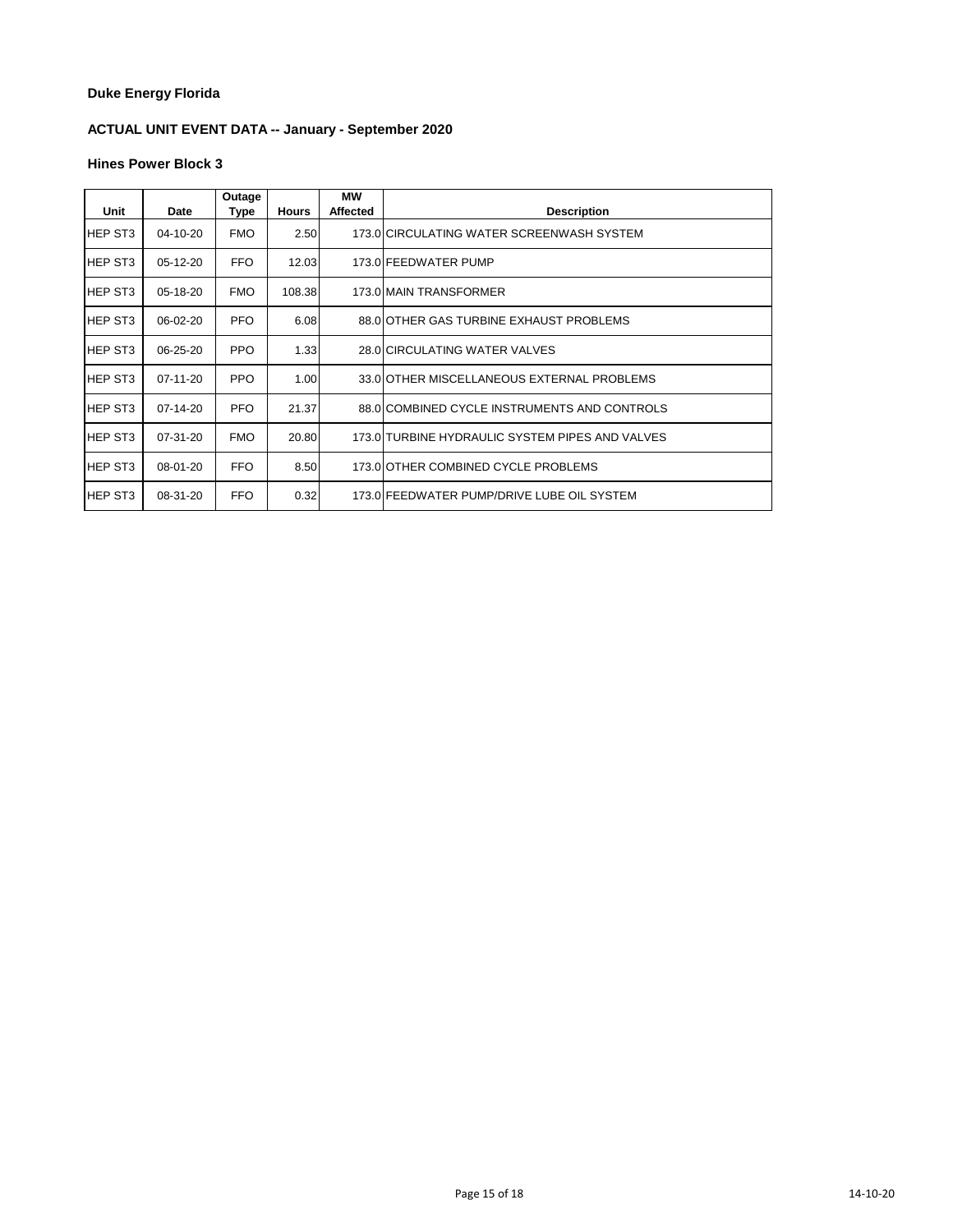# **ACTUAL UNIT EVENT DATA -- January - September 2020**

| Unit    | Date     | Outage<br>Type | <b>Hours</b> | МW<br><b>Affected</b> | <b>Description</b>                                        |
|---------|----------|----------------|--------------|-----------------------|-----------------------------------------------------------|
| HEP 3A  | 02-11-20 | <b>PFO</b>     | 4.00         |                       | 71.0 OTHER MISCELLANEOUS GENERATOR PROBLEMS               |
| HEP 3A  | 02-25-20 | <b>FFO</b>     | 2.85         |                       | 171.0 TRANSMISSION SYSTEM PROBLEMS OTHER THAN CATASTROPH  |
| HEP 3A  | 04-10-20 | <b>FMO</b>     | 2.50         |                       | 171.0 CIRCULATING WATER SCREENWASH SYSTEM                 |
| HEP 3A  | 05-12-20 | FFO            | 142.40       |                       | 171.0 FEEDWATER PUMP                                      |
| HEP 3A  | 05-18-20 | <b>FMO</b>     | 127.28       |                       | 171.0 MAIN TRANSFORMER                                    |
| HEP 3A  | 06-02-20 | FFO            | 6.08         |                       | 171.0 OTHER GAS TURBINE EXHAUST PROBLEMS                  |
| HEP 3A  | 06-25-20 | <b>PPO</b>     | 1.33         |                       | 63.0 CIRCULATING WATER VALVES                             |
| HEP 3A  | 07-11-20 | <b>PPO</b>     | 1.00         |                       | 68.1 OTHER MISCELLANEOUS EXTERNAL PROBLEMS                |
| HEP 3A  | 07-31-20 | <b>FFO</b>     | 18.15        |                       | 171.0 AUTOMATIC TURBINE CONTROL SYSTEMS - ELEC-HYD-ANALOG |
| HEP 3A  | 08-01-20 | <b>FFO</b>     | 21.88        |                       | 171.0 OPERATOR ERROR                                      |
| HEP 3A  | 08-31-20 | <b>FFO</b>     | 4.95         |                       | 171.0 FEEDWATER PUMP/DRIVE LUBE OIL SYSTEM                |
| HEP 3B  | 02-11-20 | <b>PFO</b>     | 4.00         |                       | 71.0 OTHER MISCELLANEOUS GENERATOR PROBLEMS               |
| HEP 3B  | 02-25-20 | FFO            | 1.72         |                       | 171.0 TRANSMISSION SYSTEM PROBLEMS OTHER THAN CATASTROPH  |
| HEP 3B  | 04-10-20 | <b>FMO</b>     | 2.50         |                       | 171.0 CIRCULATING WATER SCREENWASH SYSTEM                 |
| HEP 3B  | 05-12-20 | <b>FFO</b>     | 10.05        |                       | 171.0 FEEDWATER PUMP                                      |
| HEP 3B  | 05-18-20 | <b>FMO</b>     | 103.83       |                       | 171.0 MAIN TRANSFORMER                                    |
| HEP 3B  | 05-22-20 | <b>FFO</b>     | 0.75         |                       | 171.0 CONDENSER LOSS OF VACUUM                            |
| HEP 3B  | 06-25-20 | <b>PPO</b>     | 1.33         |                       | 63.0 CIRCULATING WATER VALVES                             |
| HEP 3B  | 07-02-20 | <b>FFO</b>     | 38.67        |                       | 171.0 GAS TURBINE - FUEL PIPING AND VALVES                |
| HEP 3B  | 07-09-20 | <b>PFO</b>     | 0.73         |                       | 110.1 GAS FUEL SYSTEM WITH CONTROLS AND INSTRUMENTS       |
| HEP 3B  | 07-11-20 | <b>PPO</b>     | 1.00         |                       | 68.1 OTHER MISCELLANEOUS EXTERNAL PROBLEMS                |
| HEP 3B  | 07-14-20 | FFO            | 21.37        |                       | 171.0 COMBINED CYCLE INSTRUMENTS AND CONTROLS             |
| HEP 3B  | 07-31-20 | <b>FMO</b>     | 25.90        |                       | 171.0 TURBINE HYDRAULIC SYSTEM PIPES AND VALVES           |
| HEP 3B  | 08-01-20 | FFO            | 1.10         |                       | 171.0 OTHER COMBINED CYCLE PROBLEMS                       |
| HEP 3B  | 08-04-20 | FFO            | 128.70       |                       | 171.0 FEEDWATER CONTROLS                                  |
| HEP ST3 | 02-11-20 | <b>PFO</b>     | 4.00         |                       | 43.0 OTHER MISCELLANEOUS GENERATOR PROBLEMS               |
| HEP ST3 | 02-25-20 | FFO            | 3.92         |                       | 173.0 TRANSMISSION SYSTEM PROBLEMS OTHER THAN CATASTROPH  |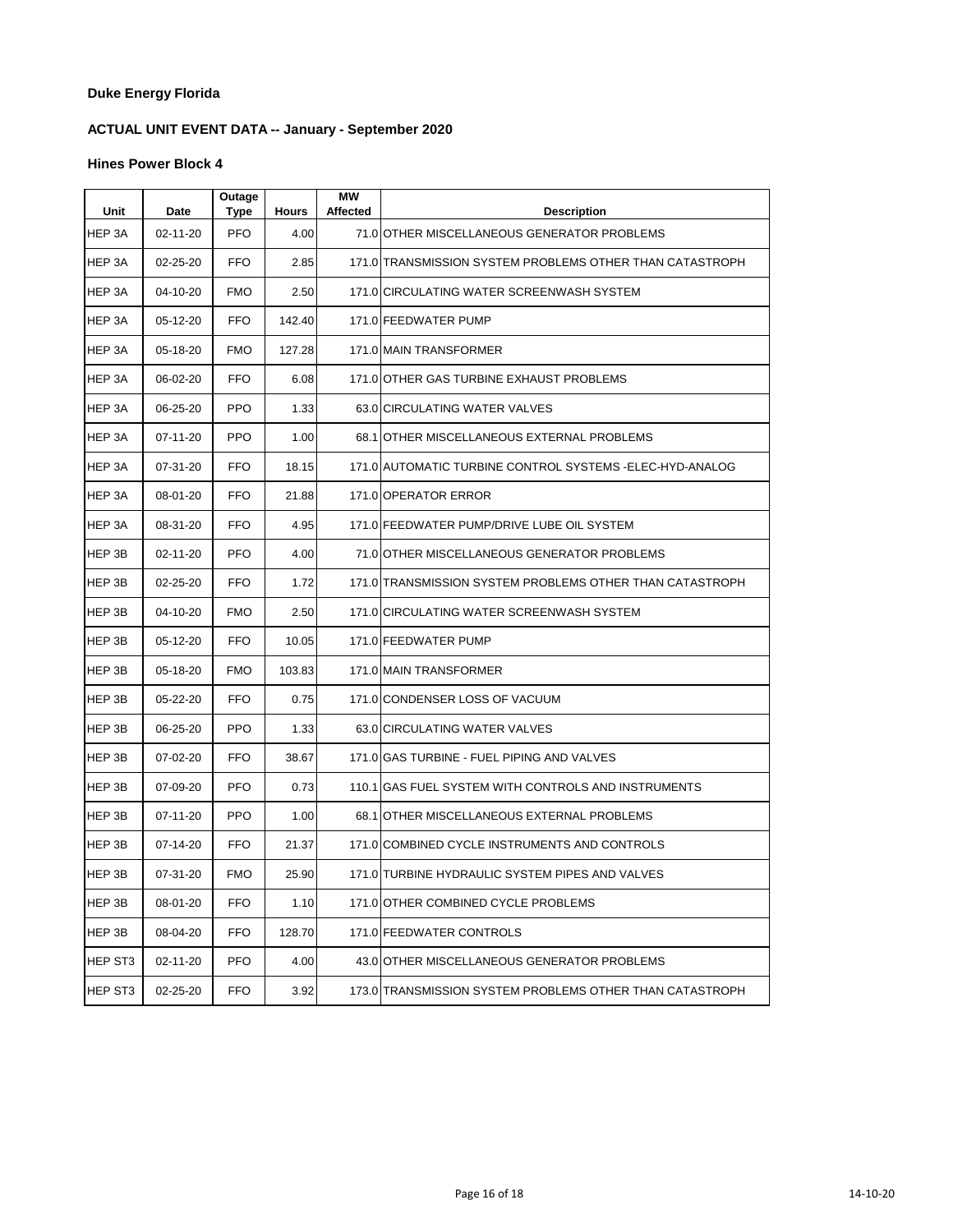# **ACTUAL UNIT EVENT DATA -- January - September 2020**

| Unit                | Date           | Outage<br>Type | <b>Hours</b> | <b>MW</b><br>Affected | <b>Description</b>                                  |
|---------------------|----------------|----------------|--------------|-----------------------|-----------------------------------------------------|
| HEP ST <sub>3</sub> | 04-10-20       | <b>FMO</b>     | 2.50         |                       | 173.0 CIRCULATING WATER SCREENWASH SYSTEM           |
| HEP ST3             | 05-12-20       | FFO            | 12.03        |                       | 173.0 FEEDWATER PUMP                                |
| HEP ST3             | 05-18-20       | <b>FMO</b>     | 108.38       |                       | 173.0 MAIN TRANSFORMER                              |
| HEP ST3             | 06-02-20       | <b>PFO</b>     | 6.08         |                       | 88.0 OTHER GAS TURBINE EXHAUST PROBLEMS             |
| HEP ST3             | 06-25-20       | <b>PPO</b>     | 1.33         |                       | 28.0 CIRCULATING WATER VALVES                       |
| HEP ST3             | 07-11-20       | <b>PPO</b>     | 1.00         |                       | 33.0 OTHER MISCELLANEOUS EXTERNAL PROBLEMS          |
| HEP ST3             | 07-14-20       | <b>PFO</b>     | 21.37        |                       | 88.0 COMBINED CYCLE INSTRUMENTS AND CONTROLS        |
| HEP ST3             | 07-31-20       | <b>FMO</b>     | 20.80        |                       | 173.0 TURBINE HYDRAULIC SYSTEM PIPES AND VALVES     |
| HEP ST3             | 08-01-20       | <b>FFO</b>     | 8.50         |                       | 173.0 OTHER COMBINED CYCLE PROBLEMS                 |
| HEP ST3             | 08-31-20       | <b>FFO</b>     | 0.32         |                       | 173.0 FEEDWATER PUMP/DRIVE LUBE OIL SYSTEM          |
| HEP 4A              | $01 - 25 - 20$ | <b>FFO</b>     | 16.85        |                       | 173.0 GAS TURBINE COMPRESSOR - BLEED VALVES         |
| HEP 4A              | 03-03-20       | <b>FFO</b>     | 5.88         |                       | 173.0 OPERATOR ERROR                                |
| HEP 4A              | 03-03-20       | FFO.           | 2.40         |                       | 173.0 OPERATOR ERROR                                |
| HEP 4A              | 03-04-20       | FFO            | 1.48         |                       | 173.0 OTHER TURBINE INSTRUMENT AND CONTROL PROBLEMS |
| HEP 4A              | 03-04-20       | <b>FFO</b>     | 11.23        |                       | 173.0 OTHER MISCELLANEOUS BALANCE OF PLANT PROBLEMS |
| HEP 4A              | 03-04-20       | FFO            | 4.13         |                       | 173.0 OTHER TURBINE INSTRUMENT AND CONTROL PROBLEMS |
| HEP 4A              | 03-04-20       | <b>FFO</b>     | 11.68        |                       | 173.0 OTHER TURBINE INSTRUMENT AND CONTROL PROBLEMS |
| HEP 4A              | 03-22-20       | <b>PFO</b>     | 3.00         |                       | 80.0 SERVICE WATER HEAT EXCHANGERS                  |
| HEP 4A              | 03-29-20       | <b>FFO</b>     | 1.63         |                       | 173.0 GAS TURBINE CONTROL SYSTEM - LOGIC PROBLEMS   |
| HEP 4A              | 04-02-20       | FFO.           | 37.87        |                       | 173.0 TURBINE MAIN STOP VALVES                      |
| HEP 4A              | 04-12-20       | FFO            | 4.50         |                       | 173.0 OTHER MISCELLANEOUS BALANCE OF PLANT PROBLEMS |
| HEP 4A              | 05-29-20       | <b>PPO</b>     | 9.00         |                       | 78.0 CONDENSER TUBE SHEET FOULING                   |
| HEP 4A              | 07-01-20       | <b>FFO</b>     | 45.68        |                       | 173.0 LIGHTNING                                     |
| HEP 4A              | 07-03-20       | <b>FFO</b>     | 28.20        |                       | 173.0 LIGHTNING                                     |
| HEP 4A              | 07-04-20       | <b>FFO</b>     | 15.00        |                       | 173.0 LIGHTNING                                     |
| HEP 4A              | 07-05-20       | FFO            | 9.75         |                       | 173.0 LIGHTNING                                     |
| HEP 4A              | 07-06-20       | <b>FFO</b>     | 17.63        |                       | 173.0 LIGHTNING                                     |
| HEP 4A              | 08-18-20       | <b>FFO</b>     | 63.18        |                       | 173.0 LIGHTNING                                     |
| HEP 4B              | 03-03-20       | <b>FFO</b>     | 14.60        |                       | 172.0 OPERATOR ERROR                                |
| HEP 4B              | 03-04-20       | FFO            | 9.30         |                       | 172.0 OTHER TURBINE INSTRUMENT AND CONTROL PROBLEMS |
| HEP 4B              | 03-04-20       | FFO            | 22.85        |                       | 172.0 OTHER TURBINE INSTRUMENT AND CONTROL PROBLEMS |